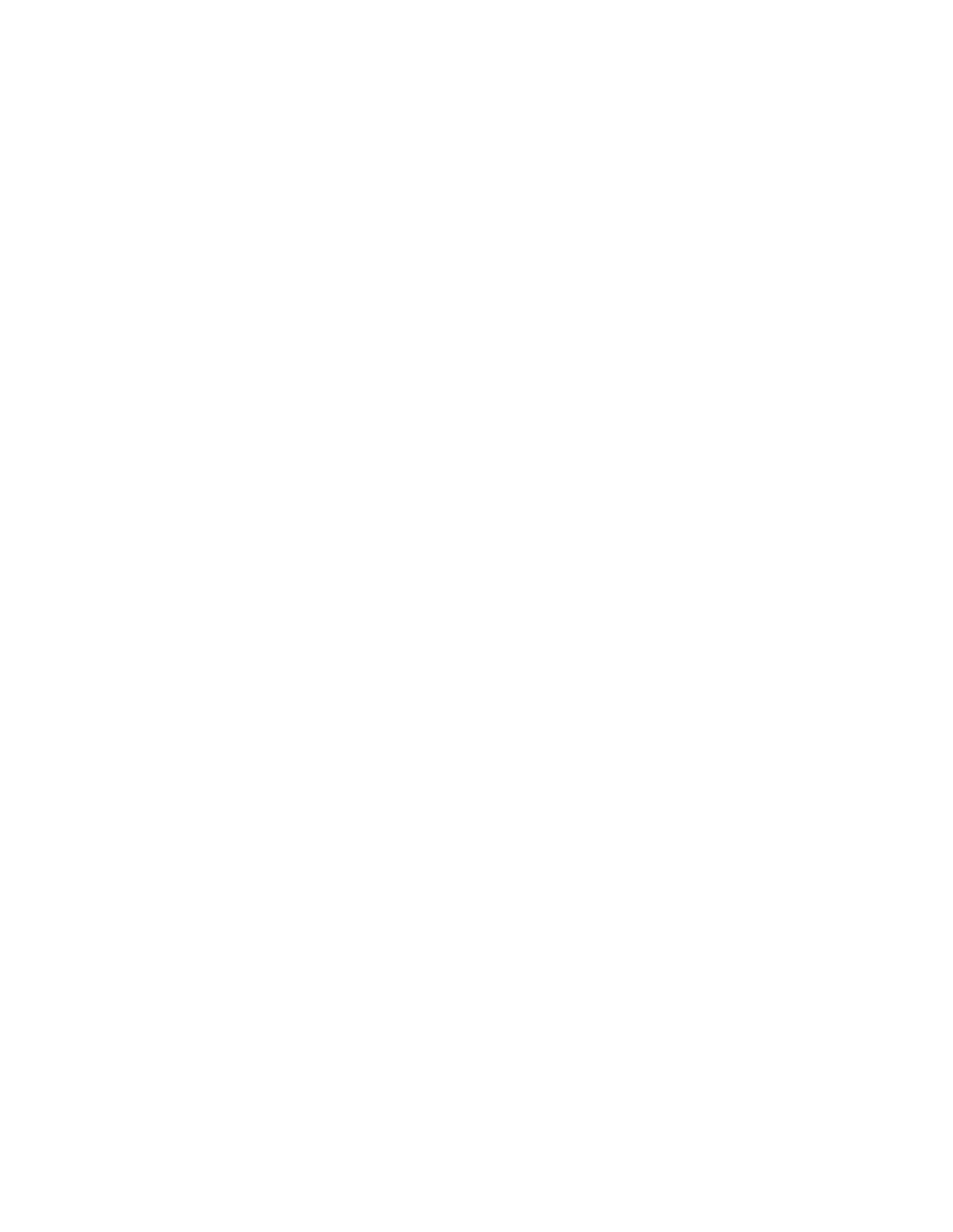## **Table of Contents**

| 1.0   |  |
|-------|--|
| 2.0   |  |
| 3.0   |  |
| 4.0   |  |
| 5.0   |  |
| 6.0   |  |
| 7.0   |  |
| 7.1   |  |
| 7.2   |  |
| 7.3   |  |
| 7.4   |  |
| 7.5   |  |
| 8.0   |  |
| 9.0   |  |
| 10.1  |  |
| 10.3  |  |
| 10.4  |  |
| 10.5  |  |
| 10.6  |  |
| 10.7  |  |
| 10.8  |  |
| 10.9  |  |
| 10.10 |  |
|       |  |
| 10.12 |  |
| 10.13 |  |
| 11.0  |  |
| 12.0  |  |
| 13.0  |  |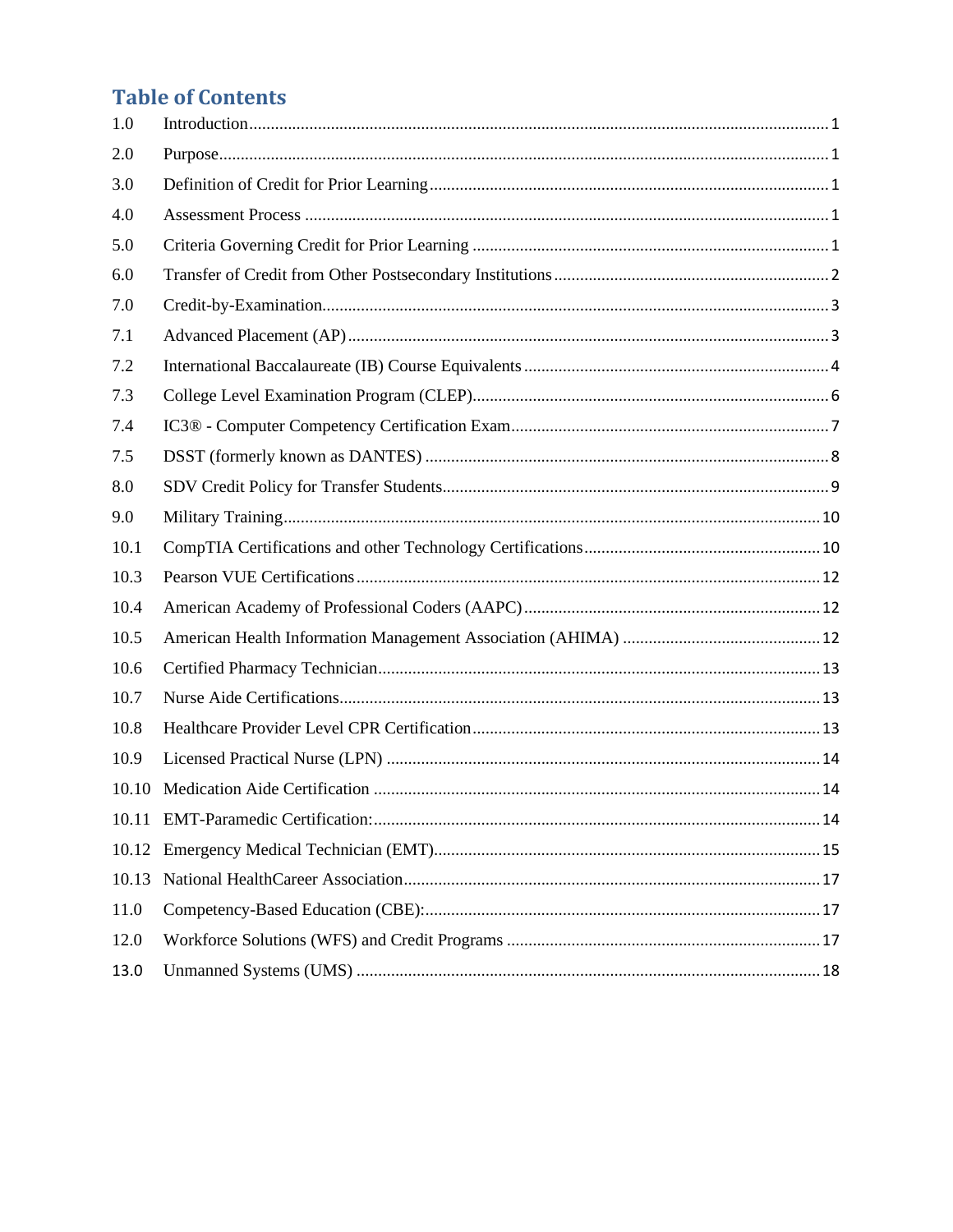## <span id="page-3-0"></span>**1.0 Introduction**

Laurel Ridge Community College's commitment to lifelong learning provides students with an opportunity to advance in their program of study through the assessment of prior learning. Laurel Ridge's credit for prior learning policies and procedures align with The Southern Association of Colleges and Schools Commission on Colleges (SACSOC) principles and with Virginia Community College System (VCCS) policy 5.6.5.1.

## <span id="page-3-1"></span>**2.0 Purpose**

The Credit for Prior Learning Manual describes the current opportunities for obtaining college credit at Laurel Ridge for prior learning. Procedures are designed to respect the balance between upholding the academic standing of the college and recognizing a student's previous learning experience which applies to a chosen curriculum.

## <span id="page-3-2"></span>**3.0 Definition of Credit for Prior Learning**

The credit for prior learning program provides an opportunity to receive academic credit for learning acquired through prior college credentials or non-college experiences prior to entering or returning to Laurel Ridge.

## <span id="page-3-3"></span>**4.0 Assessment Process**

Assessment for Prior Learning (CPL) is the process by which Laurel Ridge evaluates the *college-level knowledge and skills* an individual has gained in a traditional classroom setting at other institutions or outside of a traditional classroom setting. This includes workplace training, skills learned on the job (in a career), volunteer activities, civic duties, and major life experiences. Prior learning assessment at Laurel Ridge is intended to encourage degree completion.

Laurel Ridge utilizes multiple methods to assess prior learning, including standardized exams (e.g. Advanced Placement (AP), International Baccalaureate (IB) and the College Level Examination Program (CLEP), locally developed challenge exams, evaluation of non-collegiate instruction, and portfolio assessments. Credit earned through prior learning assessment may help some students *progress more quickly* toward a college degree or credential, saving both time and tuition money.

Please note that credit awarded through CPL is applicable only to Laurel Ridge's curriculum requirements. Students are advised that credits awarded through AP examinations, IB, articulation, CLEP examinations, credit-by-examination, or other means of prior learning may not be accepted by other post-secondary institutions. Students are advised to work closely with their advisor and refer to the transfer requirements established by specific institutions.

## <span id="page-3-4"></span>**5.0 Criteria Governing Credit for Prior Learning**

The following applies to students seeking credit for prior learning:

- To be eligible for credit for prior learning, students must be currently enrolled in a program plan (declare a program of study) at the college.
- Students must have completed at least one course at Laurel Ridge before an official transcript reflecting transfer credit will be issued.
- Students are only eligible for CPL opportunities that are in effect at the time they make a request for credit.
- Credit for Prior Learning may not transfer to a 2-year college, 4-year college, or university. CPL credit is awarded to satisfy Laurel Ridge credit only as specified in appropriate programs.
- All industry certifications and Laurel Ridge course equivalents are subject to change due to changes in current technology, industry certifications, Laurel Ridge courses and related curricula.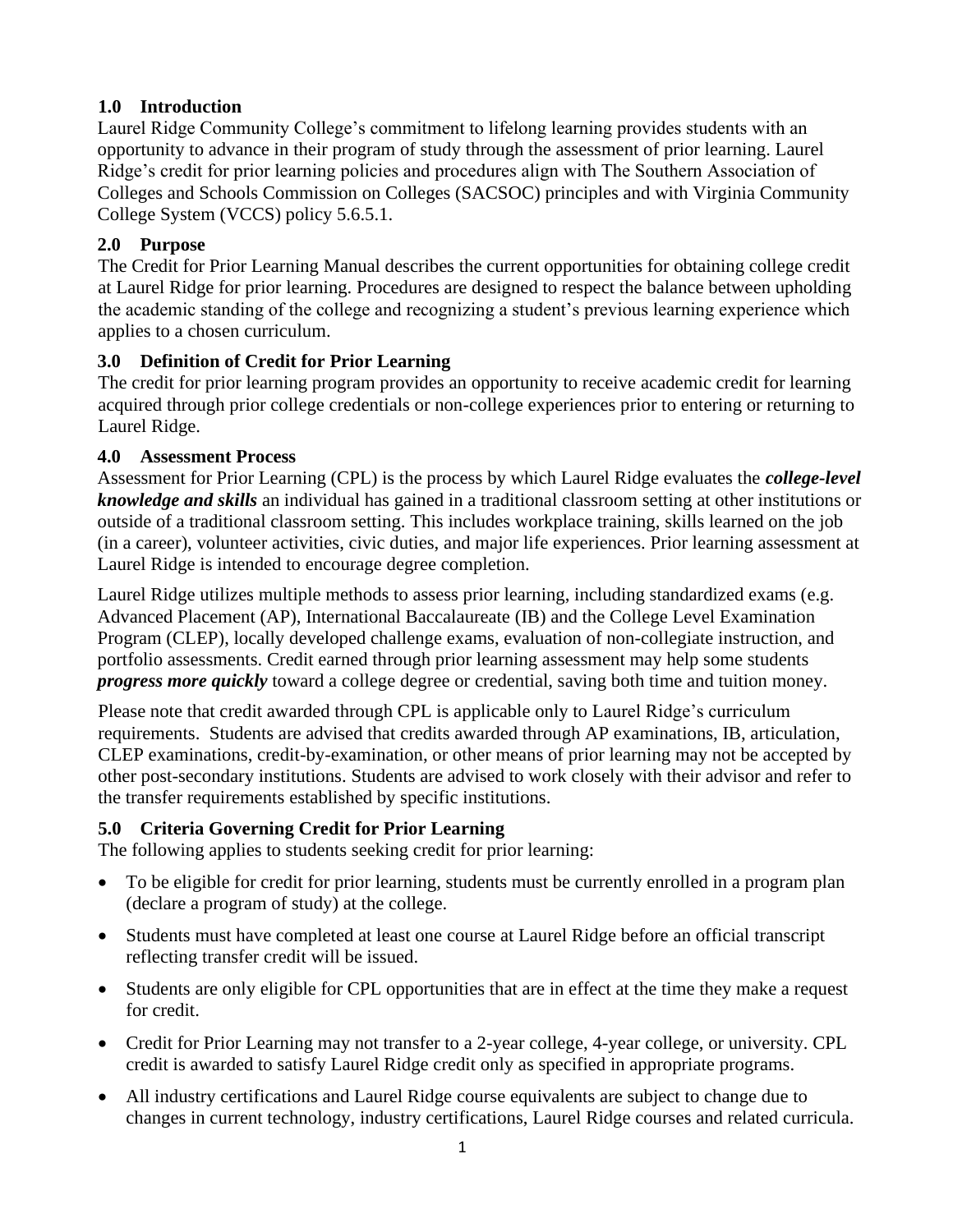- To graduate from Laurel Ridge, a student must complete a minimum of 25% of the total credits required for the degree or certificate at Laurel Ridge. Credit for prior learning shall not be applied towards the 25% residency requirement.
- Transfer credit may be allowed for certain courses which do not correspond directly to Laurel Ridge courses. The division dean responsible for the student's curriculum will determine if and how the elective(s) may be used in the curriculum.
- Credit for prior learning shall be awarded to the extent possible for courses listed in the current *Laurel Ridge Catalog and Student Handbook*. Credit may be awarded for courses listed in the *Virginia Community College System Master Course Guide.*
- No credit shall be awarded that duplicates earned course credit at the College, at other institutions, or other credit awarded through credit for prior learning.
- Students may not petition for a challenge exam for a particular course if they have enrolled (either for credit or audit) in that course, either at Laurel Ridge or at another institution.
- The College reserves the right to place a time limit on prior learning experiences for which credit may be granted.
- Students are responsible for providing the College with appropriate official documentation of prior learning experiences and making the request for evaluation through the Office of the Registrar. Students are urged to meet with an advisor to determine specific course requirements.
- All awarded credits for prior learning will be acknowledged and recorded on the student's permanent record, with the transferring agency or other source of credit identified. No unsuccessful examination results will be recorded on the student's permanent record.
- No grades, grade point average, or other indication of academic standing shall be associated with credit for prior learning entries on the official transcript.

#### <span id="page-4-0"></span>**6.0 Transfer of Credit from Other Postsecondary Institutions**

Transcripts are required to come directly to the Records Office from the college/university or an official third-party organization such as Parchment or Credential Solutions. We will also accept a paper transcript from the student if the transcript is still in an unopened sealed envelope that the student received directly from the college/university.

Credit may be transferred only from colleges and universities that are accredited by one of the seven regional accreditation associations, such as the Southern Association of Colleges and Schools Commission on Colleges (SACSCOC)

- Accrediting Commission for Community and Junior Colleges (ACCJC) Western Association of [Schools and Colleges](https://www.chea.org/regional-accrediting-organizations#western-junior)
- [Higher Learning Commission \(HLC\)](https://www.chea.org/regional-accrediting-organizations#north-central)
- [Middle States Commission on Higher Education \(MSCHE\)](https://www.chea.org/regional-accrediting-organizations#middle-states)
- [New England Commission of Higher Education \(NECHE\)](https://www.chea.org/regional-accrediting-organizations#new-england-institutions)
- [Northwest Commission on Colleges and Universities \(NWCCU\)](https://www.chea.org/regional-accrediting-organizations#northwest)
- [Southern Association of Colleges and Schools Commission on Colleges \(SACSCOC\)](https://www.chea.org/regional-accrediting-organizations#southern)
- [WASC Senior College and University Commission \(WSCUC\)](https://www.chea.org/regional-accrediting-organizations#western-senior)

Credits earned at other postsecondary institutions are reviewed and evaluated on a case-by-case basis. Transfer credit may be awarded for coursework completed at international colleges and universities that are accredited or approved by the appropriate Ministry of Education or other governmental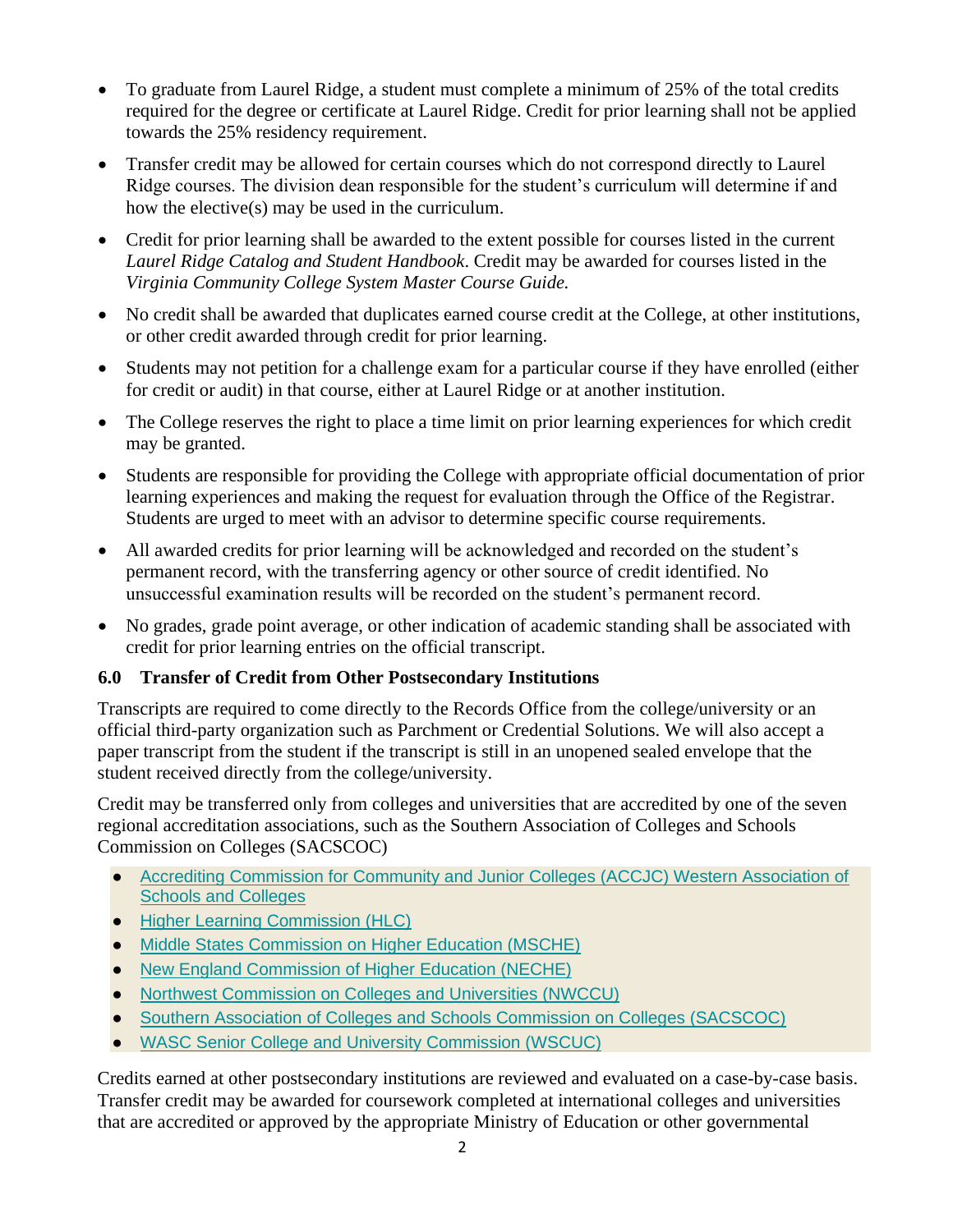agencies. Students must have international transcripts translated and evaluated by a professional organization or agency that is a member of the [National Association of Credential Evaluators](https://www.naces.org/) or is approved by the [Virginia Department of Education.](http://www.doe.virginia.gov/teaching/licensure/graduates_foreign_institutions.pdf) Fees for the evaluation are the responsibility of the student. Additional information regarding the process is available on the Laurel Ridge website at [https://laurelridge.edu/current-students/admissions-and-records/international-students/international](https://laurelridge.edu/current-students/admissions-and-records/international-students/international-transcript-evaluation/)[transcript-evaluation/.](https://laurelridge.edu/current-students/admissions-and-records/international-students/international-transcript-evaluation/) Transfer credit must be similar in content, credit, and learning outcomes to the counterpart courses at Laurel Ridge. Only courses with a grade of C or better are considered for transfer credit. Transfer credit does not guarantee curricular substitution of specific course requirements.

Virginia Community College System (VCCS): Students may submit a [VCCS TRANSCRIPT](https://lfcc.edu/wp-content/uploads/2019/11/Request-for-VCCS-Transcript-Evaluation.pdf)  [EVALUATION](https://lfcc.edu/wp-content/uploads/2019/11/Request-for-VCCS-Transcript-Evaluation.pdf) form to request evaluation for possible transfer credits from other VCCS colleges. Because Laurel Ridge has access to view students' VCCS courses, official transcripts from other VCCS colleges are not required.

#### <span id="page-5-0"></span>**7.0 Credit-by-Examination**

Credit may be awarded for the successful completion of nationally recognized exams, such as Advanced Placement (AP), College Level Examination Program (CLEP), DANTES Subject Standardized Tests (DSST), and International Baccalaureate (IB). Credit may also be awarded for institutionally developed challenge exams as well as through the Competency-Based Education credit for prior learning framework.

## <span id="page-5-1"></span>**7.1 Advanced Placement (AP)**

AP examinations generally follow the successful completion of AP courses in high schools where these courses are taught. Laurel Ridge awards credit for completion of selected AP examinations on which a score of three (3) or higher is achieved. Students must submit a copy of their score report printed from the College Board website or have it sent directly from the College Board. Credits awarded by Laurel Ridge may or may not be accepted at other institutions. Students are encouraged to contact the college or university to which transfer is anticipated to determine the institution's policy regarding AP course credit.

Laurel Ridge accepts AP credit based upon the scores noted in the chart following:

| <b>AP Examination</b>              | <b>Required</b><br><b>Score</b> | <b>Laurel Ridge Equivalent</b><br>Course(s) | <b>Credits</b><br><b>Granted</b> |
|------------------------------------|---------------------------------|---------------------------------------------|----------------------------------|
| Art: History                       | 3                               | ART 101 and ART 102                         | 6                                |
| Art: Studio (2D, 3D, Drawing)      | 3                               | Determined by portfolio                     |                                  |
| <b>Biology</b>                     | 3                               | <b>BIO 101 and BIO 102</b>                  | 8                                |
| Calculus AB                        | 3                               | <b>MTH 263</b>                              | $\overline{4}$                   |
| Calculus BC                        | 3                               | MTH 263 and MTH 264                         | 8                                |
| Chemistry                          | 3                               | CHM 111 and CHM 112                         | 8                                |
| Chinese Language and Culture       | 3                               | CHI 201 and CHM 202                         | 8                                |
| <b>Computer Science Principles</b> | 4 or 5                          | <b>CSC 110</b>                              | 3                                |
| English Language & Comp            | 3                               | ENG 111 and ENG 112                         | 6                                |
| English Literature & Comp          | 3                               | <b>ENG 111</b>                              | 3                                |

**AP Exam Course Equivalents**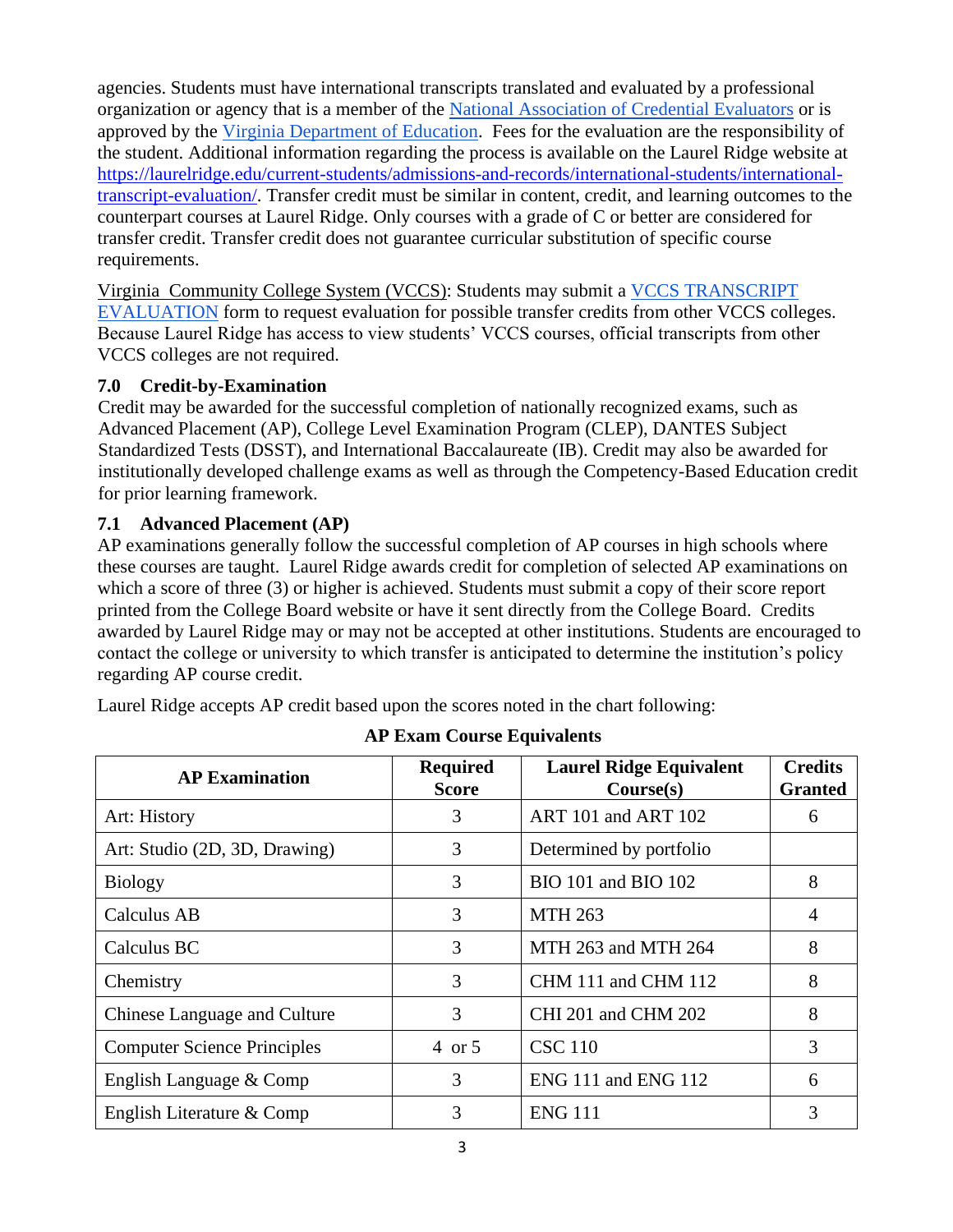| <b>Environmental Science</b>                   | 3 | ENV 121 and ENV 122                                | 8              |
|------------------------------------------------|---|----------------------------------------------------|----------------|
| <b>European History</b>                        | 3 | HIS 101 and HIS 102                                | 6              |
| French Language and Culture                    | 3 | FRE 201 and FRE 202                                | 6              |
| German Language & Culture                      | 3 | GER 201 and GER 202                                | 6              |
| Government & Politics:<br>Comparative          | 3 | <b>PLS 120</b>                                     | 3              |
| Government & Politics: United<br><b>States</b> | 3 | <b>PLS 135</b>                                     | 3              |
| Human Geography (2001)                         | 3 | <b>GEO 210</b>                                     | 3              |
| Italian Language and Culture                   | 3 | ITA 201 and ITA 202                                | 6              |
| Japanese Language and Culture                  | 3 | JPN 201 and JPN 202                                | 8              |
| Latin Language                                 | 3 | LAT 201 and LAT 202                                | 6              |
| Macroeconomics                                 | 3 | <b>ECO 201</b>                                     | 3              |
| Microeconomics                                 | 3 | <b>ECO 202</b>                                     | 3              |
| Music Theory                                   | 3 | MUS 111 and MUS 112                                | 8              |
| Physics 1                                      | 3 | PHY 201 and PHY 202                                | 8              |
| Physics 2                                      | 3 | PHY 201 and PHY 202                                | 8              |
| Physics C: Mechanical                          | 3 | <b>PHY 242</b>                                     | 4              |
| Physics C: Electricity & Magnetism             | 3 | <b>PHY 242</b>                                     | $\overline{4}$ |
| Psychology                                     | 3 | <b>PSY 200</b>                                     | 3              |
| Spanish Language and Culture                   | 3 | SPA 201 and SPA 202                                | 6              |
| Spanish Literature and Culture                 | 3 | SPA 233 and SPA 234<br>-or-<br>SPA 271 and SPA 272 | 6              |
| <b>Statistics</b>                              | 3 | <b>MTH 245</b>                                     | 3              |
| U.S. History                                   | 3 | HIS 121 and HIS 122                                | 6              |
| World History: Modern (prior to<br>2021)       | 3 | HIS 111 and HIS 112                                | 6              |
| World History: Modern (2021 or<br>later)       | 3 | <b>HIS 112</b>                                     | 3              |

#### <span id="page-6-0"></span>**7.2 International Baccalaureate (IB) Course Equivalents**

IB examinations generally follow the successful completion of IB courses in high schools where these courses are taught. Laurel Ridge awards credit for completion of selected IB examinations with scores of 4 or higher for the higher level (HL) test for International Baccalaureate courses. Students must submit a copy of their score report sent directly from IB. Credits awarded by Laurel Ridge may or may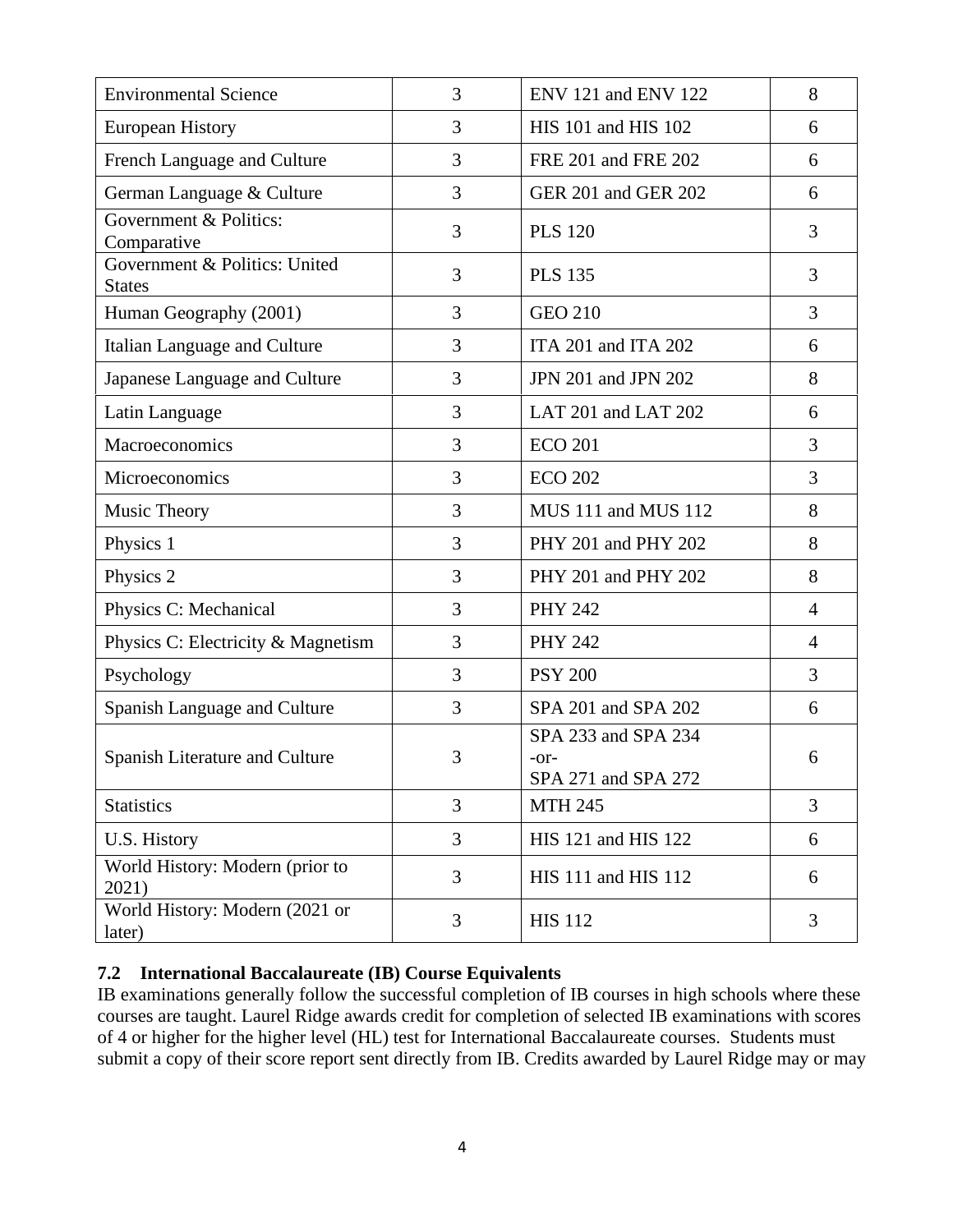not be accepted at other institutions. Students are encouraged to contact the college or university to which transfer is anticipated to determine the institution's policy regarding IB course credit.

Laurel Ridge accepts IB credit based upon the scores note in the in the chart below:

| <b>IB</b> Examination    | <b>Required</b><br><b>Score</b> | <b>Laurel Ridge Equivalent</b><br>course(s) | <b>Credits</b><br><b>Granted</b> |
|--------------------------|---------------------------------|---------------------------------------------|----------------------------------|
|                          | $\overline{4}$                  | <b>BIO 101</b>                              | $\overline{4}$                   |
| <b>Biology</b>           | 6                               | BIO 101 and BIO 102                         | 8                                |
|                          | $\overline{4}$                  | <b>CHM 111</b>                              | $\overline{4}$                   |
| Chemistry                | 6                               | CHM 111 and CHM 112                         | 8                                |
|                          | $\overline{4}$                  | <b>CSC 221</b>                              | 3                                |
| <b>Computing Studies</b> | 6                               | CSC 221 and CSC 222                         | $\overline{7}$                   |
|                          | $\overline{4}$                  | <b>ENG 111</b>                              | 3                                |
| English A1               | 6                               | <b>ENG 111 ENG 112</b>                      | 6                                |
| English B                | $\overline{4}$                  | <b>ENG 111</b>                              | 3                                |
|                          |                                 | $(101-102)$ no credits                      |                                  |
| French A1 or B           | 6                               | FRE 201 and FRE 202                         | 6                                |
|                          | $\overline{4}$                  | <b>GEO 220</b>                              | 3                                |
| Geography                | 6                               | GEO 220 and GEO EEE                         | 6                                |
|                          |                                 | $(101-102)$ no credits                      |                                  |
| German A1 or B           | 6                               | <b>GER 201 GER 202</b>                      | 6                                |
| History                  | $\overline{4}$                  | <b>HIS 102</b>                              | 3                                |
|                          | 6                               | HIS 102 and HIS 112                         | 6                                |
| History of the Americas  | 5                               | <b>HIS EEE</b>                              | 6                                |
|                          | 4                               | <b>MTH 263</b>                              | $\overline{4}$                   |
| <b>Mathematics</b>       | 6                               | MTH 263 and MTH 264                         | 8                                |
| Philosophy               | $\overline{4}$                  | <b>PHI 100</b>                              | 3                                |
| A-P Physics 1 and 2      | $\overline{4}$                  | <b>PHY 201</b>                              | $\overline{4}$                   |
|                          | 6                               | PHY 201 and PHY 202                         | 8                                |
| Psychology               | $\overline{4}$                  | <b>PSY 200</b>                              | 3                                |

#### **IB Exam Course Equivalents**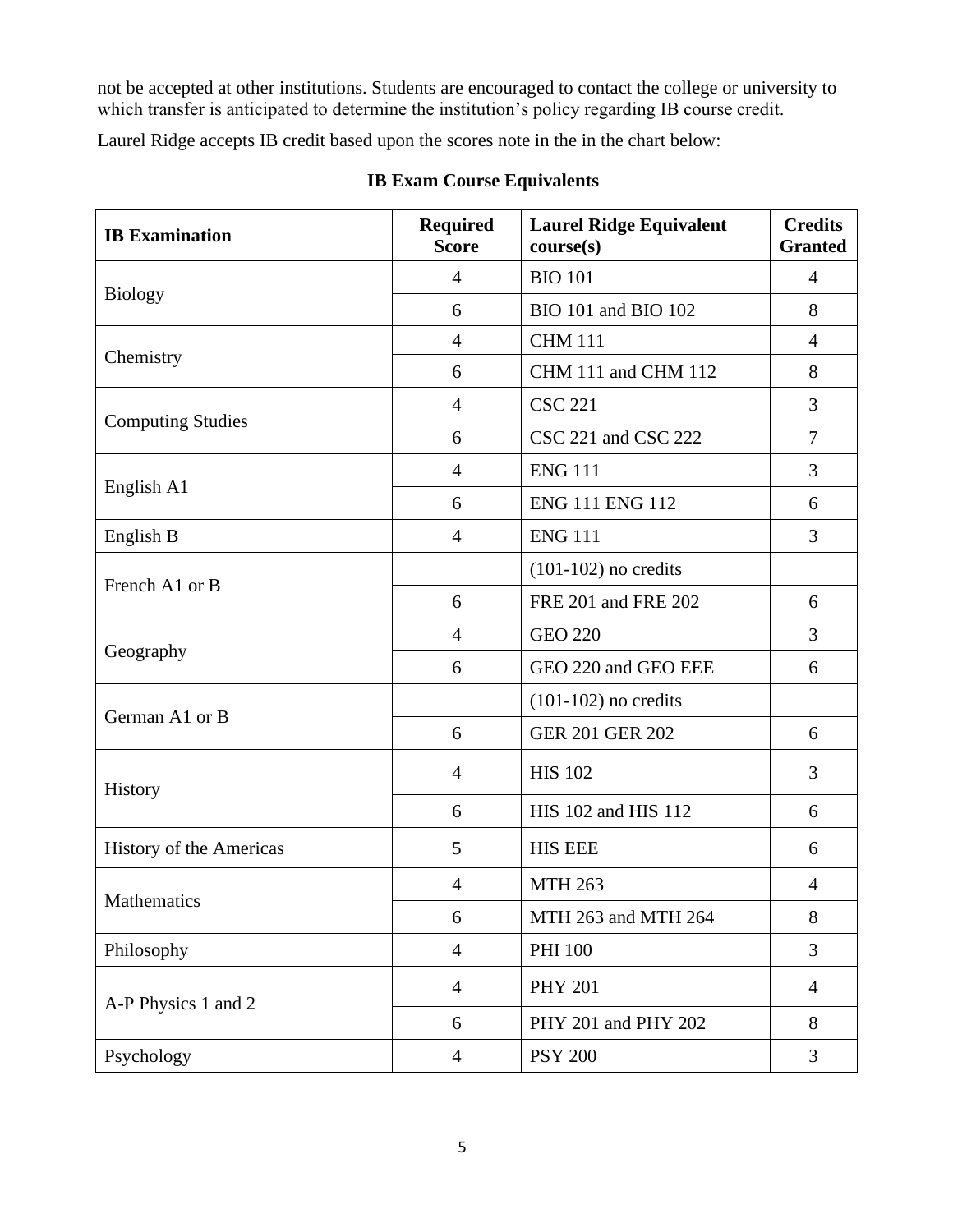|                     | 4 | <b>SOC 211</b>         |   |
|---------------------|---|------------------------|---|
| Social Anthropology | 6 | SOC 211 and SOC 212    | O |
| Spanish A1 or B     |   | $(101-102)$ no credits |   |
|                     | 6 | SPA 201 and 202        |   |
| <b>Visual Arts</b>  |   | <b>ART 131</b>         |   |
|                     | h | ART 131 and ART 132    |   |

#### <span id="page-8-0"></span>**7.3 College Level Examination Program (CLEP)**

Laurel Ridge provides CLEP testing services and recognizes most CLEP general and subject examinations. College level examination policy is reviewed periodically; students should request current information from advisors and faculty. Students should also consult colleges and universities where they plan to transfer. The College testing center is an open CLEP center, providing test administration to Laurel Ridge and other students. Please refer to the [Laurel Ridge Testing Center](https://lfcc.edu/testing/) for the latest information regarding CLEP equivalents and information on CLEP registration processes, fees, and schedule.

#### **CLEP Exam Course Equivalents**

#### **Composition & Literature**

| <b>CLEP Examination</b>                                                                                     | <b>Required</b><br><b>Score</b> | <b>Laurel Ridge Equivalent</b><br>Course(s) | <b>Credits</b><br><b>Granted</b> |
|-------------------------------------------------------------------------------------------------------------|---------------------------------|---------------------------------------------|----------------------------------|
| American Literature                                                                                         | 50                              | <b>ENG 246</b>                              | 3                                |
| College Composition                                                                                         | 50                              | <b>ENG 111</b>                              | 3                                |
| Analyzing & Interpreting Literature                                                                         | 50                              | <b>ENG 225</b>                              | 3                                |
| *English Composition (with essay)<br>Without essay: No credit awarded<br>Modular Version: No credit awarded | 50                              | <b>ENG 111</b>                              | 3                                |
| English Literature                                                                                          | 50                              | <b>ENG 245</b>                              | 3                                |
| *Freshman College Composition                                                                               | 50                              | <b>ENG 111</b>                              | 3                                |
| Humanities                                                                                                  | 50                              | HUM 201 and 202                             | 6                                |

**\*Test titles are no longer available. Test scores prior to July 1, 2010 will receive credit.** 

#### **History & Social Sciences**

| <b>CLEP Examination</b>                   | <b>Required</b><br><b>Score</b> | <b>Laurel Ridge Equivalent</b><br>Course(s) | <b>Credits</b><br><b>Granted</b> |
|-------------------------------------------|---------------------------------|---------------------------------------------|----------------------------------|
| <b>American Government</b>                | 50                              | <b>PLS 135</b>                              |                                  |
| History of the US I                       | 50                              | <b>HIS 121</b>                              | 3                                |
| History of the US II                      | 50                              | <b>HIS 122</b>                              |                                  |
| Human Growth & Development                | 50                              | <b>PSY 230</b>                              |                                  |
| Introduction to Educational<br>Psychology | 50                              | <b>PSY 245</b>                              | 3                                |
| <b>Introductory Psychology</b>            | 50                              | <b>PSY 200</b>                              |                                  |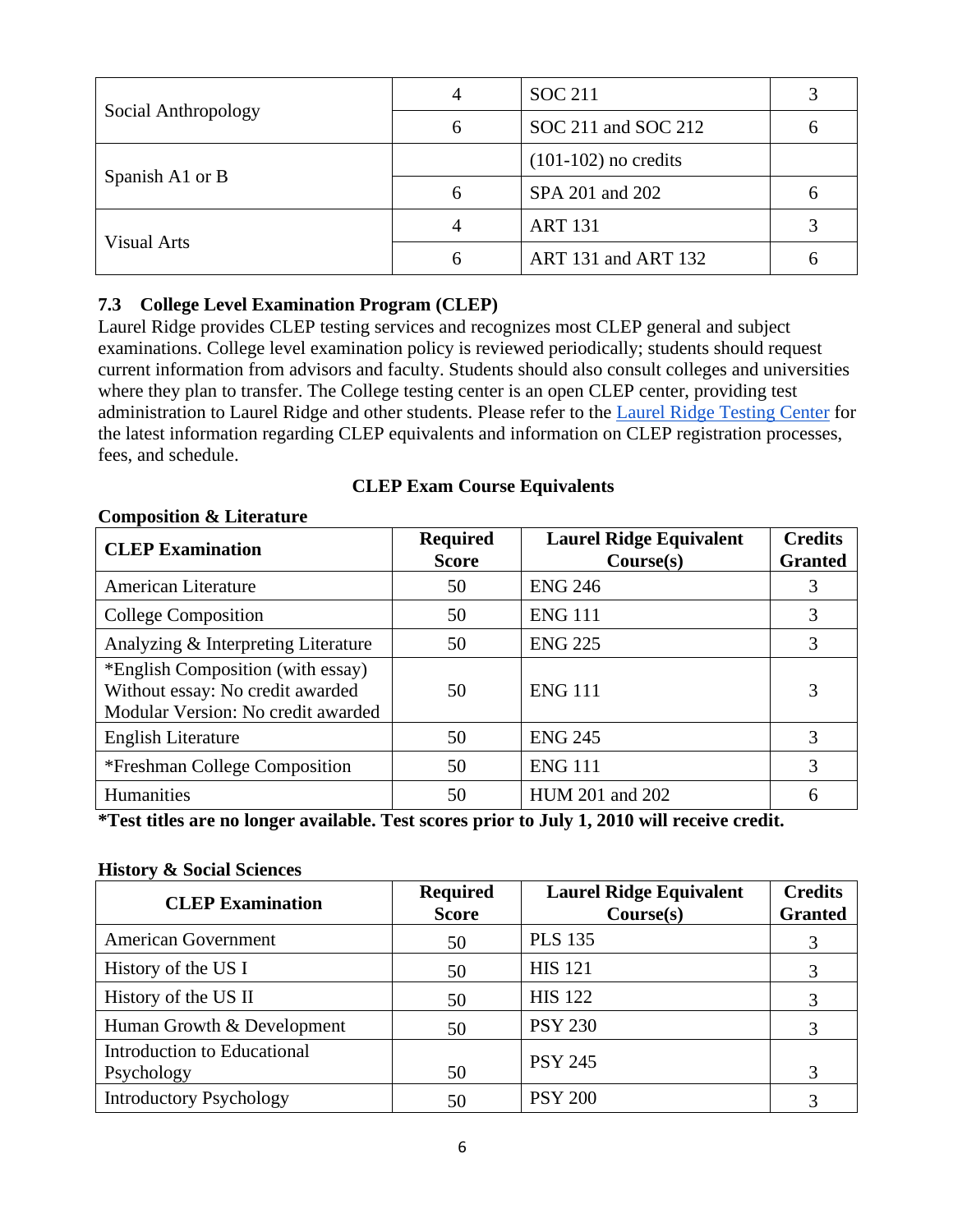| <b>Introductory Sociology</b>  | 50 | <b>SOC 200</b> |  |
|--------------------------------|----|----------------|--|
| Principle of Macroeconomics    | 50 | <b>ECO 201</b> |  |
| Principle of Microeconomics    | 50 | <b>ECO 202</b> |  |
| <b>Western Civilization I</b>  | 50 | <b>HIS</b> 101 |  |
| <b>Western Civilization II</b> |    | <b>HIS 102</b> |  |

#### **Science & Mathematics**

| <b>CLEP Examination</b> | <b>Required</b><br><b>Score</b> | <b>Laurel Ridge Equivalent</b><br>Course(s) | <b>Credits</b><br><b>Granted</b> |
|-------------------------|---------------------------------|---------------------------------------------|----------------------------------|
| <b>Biology</b>          | 50                              | BIO 101 and 102                             |                                  |
| Calculus                | 50                              | MTH 261 and 262                             |                                  |
| Chemistry               | 50                              | CHM 111 and 112                             |                                  |
| Pre-Calculus            | 50                              | MTH 161 and 162                             |                                  |

#### **World Languages**

| <b>CLEP Examination</b>   | <b>Required</b><br><b>Score</b> | <b>Laurel Ridge Equivalent</b><br>Course(s) | <b>Credits</b><br><b>Granted</b> |
|---------------------------|---------------------------------|---------------------------------------------|----------------------------------|
| French Language, Level 1  | 50                              | FRE 101 and 102                             | 8                                |
| French Language, Level 2  | 59                              | FRE 101, 102,<br>201 and 202                | 14                               |
| German Language, Level 1  | 50                              | GER 101 and 102                             | 8                                |
| German Language, Level 2  | 60                              | GER 101, 102,<br>201 and 202                | 14                               |
| Spanish Language, Level 1 | 50                              | SPA 101 and 102                             | 8                                |
| Spanish Language, Level 2 | 63                              | SPA 101, 102,<br>201 and 202                | 14                               |

## <span id="page-9-0"></span>**7.4 IC3® - Computer Competency Certification Exam**

Many Laurel Ridge degrees require students to demonstrate information literacy. Students may take ITE 152 or CSC 110 in computer literacy and competency. Students may demonstrate proficiency in core computer competencies by passing each of the three sections of the IC<sup>3</sup>- Internet and Computing Core Certification (Computer Competency Certification Exam). The three sections cover topics in [Computing Fundamentals,](http://www.certiport.com/portal/common/pagelibrary/TestObjectives_IC3Computing2005ENU.htm) [Key Applications,](http://www.certiport.com/portal/common/pagelibrary/TestObjectives_IC3Key2005ENU.htm) and [Living Online.](http://www.certiport.com/portal/common/pagelibrary/TestObjectives_IC3Living2005ENU.htm) Each section must receive a passing score to achieve the Laurel Ridge computer literacy requirement. Students may send a copy of their IC3 score report to **records** @laurelridge.edu. Please note that scores must be within the last 5 years.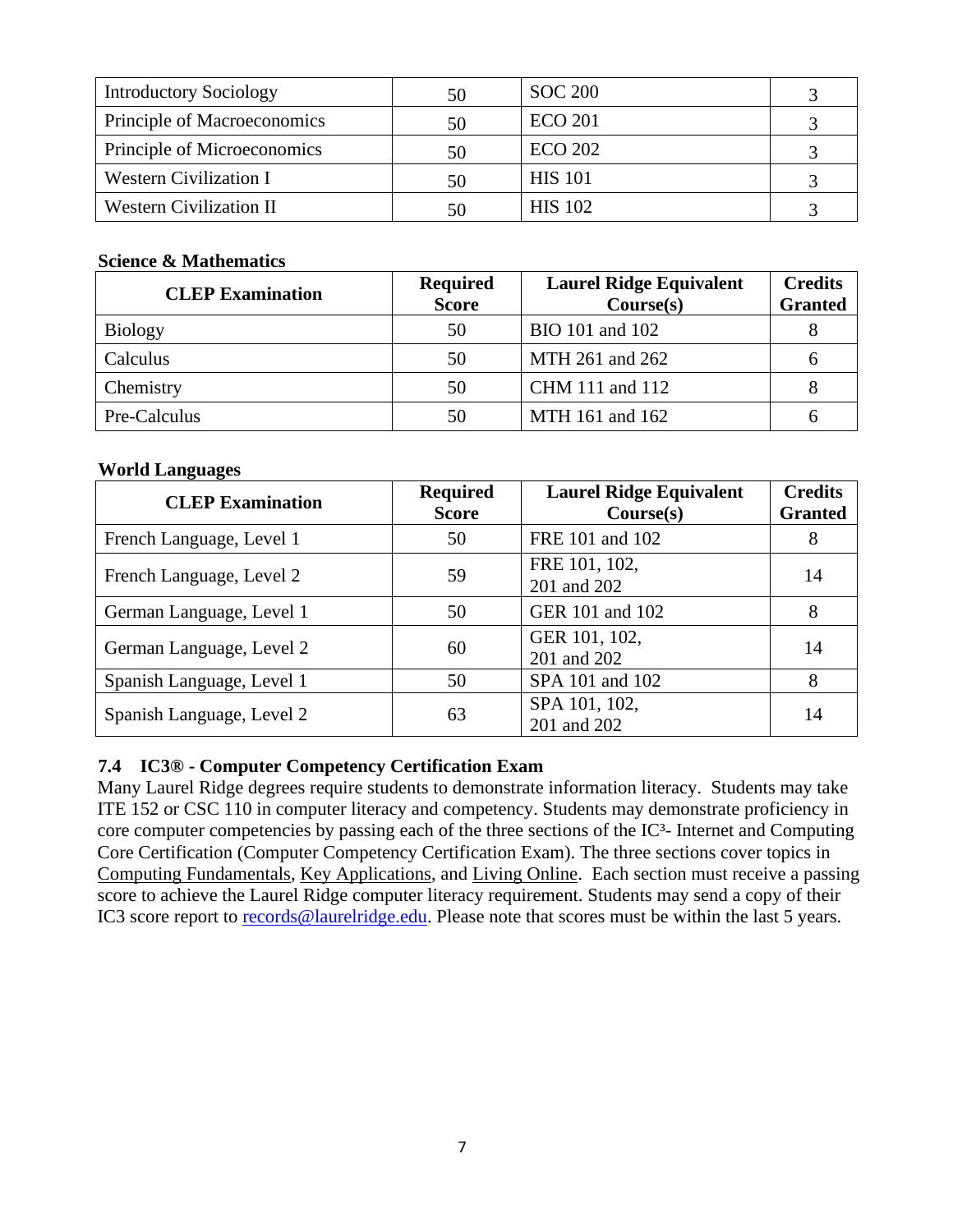| <b>Industry Certification</b>       | <b>Laurel Ridge</b><br><b>Course</b><br><b>Equivalent</b> | <b>Laurel Ridge Course Name</b>                                                       | <b>Credits</b><br><b>Granted</b> |
|-------------------------------------|-----------------------------------------------------------|---------------------------------------------------------------------------------------|----------------------------------|
| $IC3$ - Internet and Computing Core | ITE $152$ or                                              | Introduction to Digital and<br>Information Literacy &<br><b>Computer Applications</b> |                                  |
| Certification                       | <b>CSC 110</b>                                            | Principles of Computer<br>Science                                                     | 3                                |

Credits awarded by Laurel Ridge for performance on the Computer Competency Exam may or may not be accepted at other institutions. Please contact the Middletown or Fauquier Campus testing centers for more information on the IC3 Exam. Students unsure whether to take the IC3 exam or take the computer course recommended by their course of study should refer to their faculty advisor for program specific guidance.

#### <span id="page-10-0"></span>**7.5 DSST (formerly known as DANTES)**

The College recognizes some DSST's (DANTES Subject Standardized Tests). College policy is reviewed periodically; therefore, students should obtain current information from advisors and faculty. Students should also consult colleges and universities where they plan to transfer. You may refer to the following link for information on testing centers, registration processes, fees, and schedules. [http://getcollegecredit.com.](http://getcollegecredit.com/)

| <b>DSST Examination</b>                                         | <b>Required</b><br><b>Score 2003</b> | <b>Required Score</b><br>after 2008 | <b>Laurel Ridge</b><br>Equivalent<br>Course(s) | <b>Credits</b><br><b>Granted</b> |
|-----------------------------------------------------------------|--------------------------------------|-------------------------------------|------------------------------------------------|----------------------------------|
| Art of the Western World                                        | 48                                   | 400                                 | <b>ART EEE</b>                                 | 3                                |
| Astronomy                                                       | N/A                                  | 400                                 | <b>NAS EEE</b>                                 | 3                                |
| <b>Business Ethics and Society</b>                              | N/A                                  | 400                                 | <b>BUS EEE</b>                                 | 3                                |
| <b>Business Mathematics</b>                                     | 48                                   | 400                                 | <b>BUS 125</b>                                 | 3                                |
| Civil War and Reconstruction                                    | 47                                   | 400                                 | <b>HIS 277</b>                                 | 3                                |
| Computing and Information<br>Technology                         | 45                                   | 400                                 | <b>ITE 152 or</b><br><b>CSC 110</b>            | 3                                |
| <b>Criminal Justice</b>                                         | 49                                   | 400                                 | <b>ADJ</b> 100                                 | 3                                |
| <b>Environment and Humanity:</b><br>The Race to Save the Planet | 46                                   | 400                                 | <b>HLT EEE</b>                                 | 3                                |
| Ethics in America *                                             | 46                                   | 400                                 | <b>PHI 220</b>                                 | 3                                |
| Foundations of Education                                        | 46                                   | 400                                 | <b>EDU EEE</b>                                 | 3                                |
| <b>Fundamentals of Counseling</b>                               | 45                                   | 400                                 | <b>HMS EEE</b>                                 | 3                                |
| <b>General Anthropology</b>                                     | 47                                   | 400                                 | <b>SOC 211</b>                                 | $\overline{2}$                   |
| <b>Health and Human Development</b>                             | 48                                   | 400                                 | <b>HLT EEE</b>                                 | 3                                |
| History of the Soviet Union                                     | 45                                   | 400                                 | <b>HIS EEE</b>                                 | 3                                |
| History of the Vietnam War, A                                   | 44                                   | 400                                 | <b>HIS 277</b>                                 | 3                                |

**DSST Exam Course Equivalents**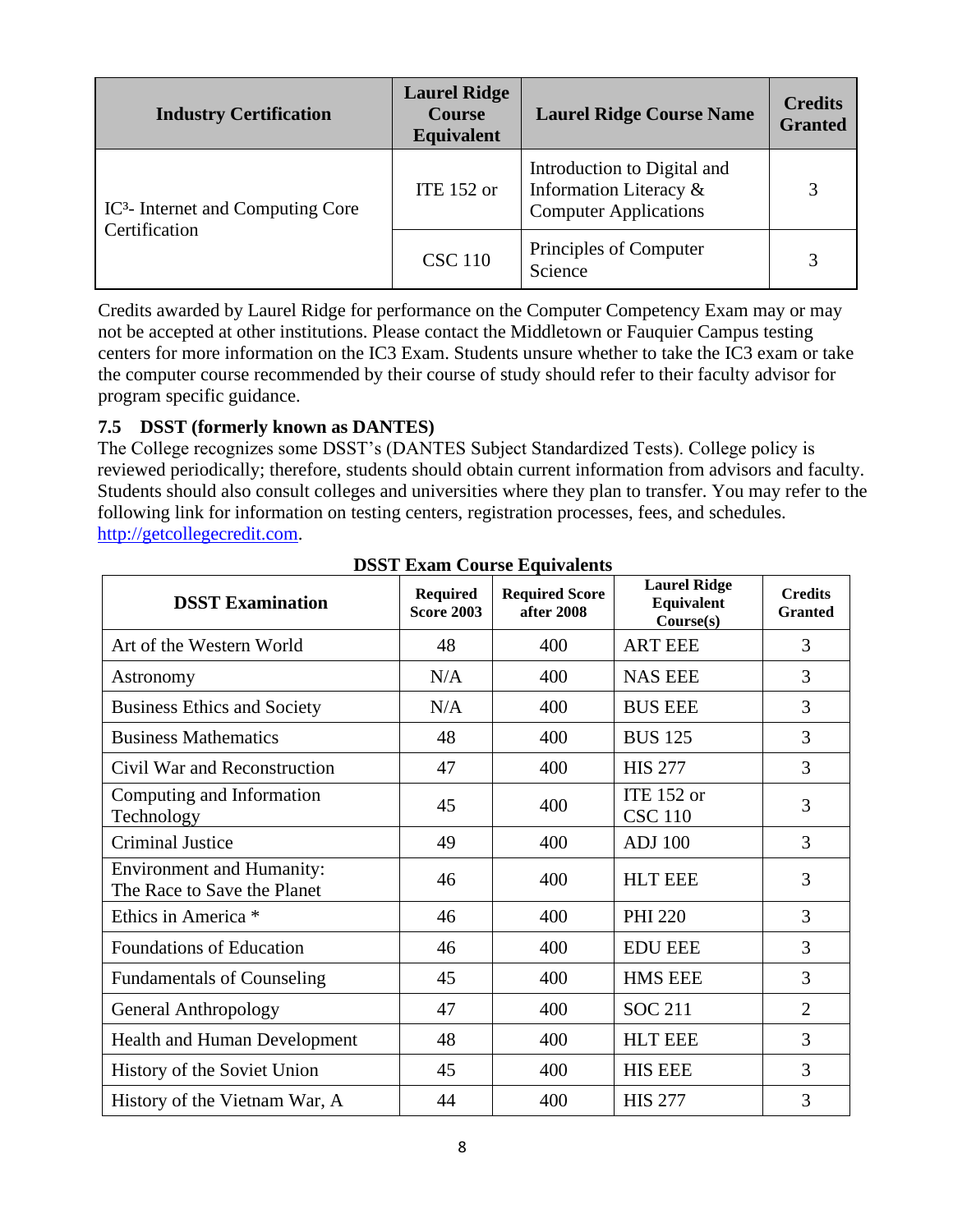| Human / Cultural Geography                         | 48 | 400 | <b>GEO 210</b> | 3 |
|----------------------------------------------------|----|-----|----------------|---|
| Human Resources Management                         | 46 | 400 | <b>BUS 205</b> | 3 |
| <b>Introduction to Business</b>                    | 46 | 400 | <b>BUS 100</b> | 3 |
| Introduction to Law Enforcement                    | 45 | 400 | <b>ADJ</b> 110 | 3 |
| Introduction to World Religions                    | 48 | 400 | <b>REL 230</b> | 3 |
| Lifespan Developmental Psychology                  | 46 | 400 | <b>PSY 230</b> | 3 |
| <b>Management Information Systems</b>              | 46 | 400 | <b>ITE 120</b> | 3 |
| Money and Banking                                  | 48 | 400 | <b>ECO EEE</b> | 3 |
| Organizational Behavior                            | 48 | 400 | <b>BUS 201</b> | 3 |
| <b>Personal Finance</b>                            | 46 | 400 | <b>FIN 107</b> | 3 |
| Principles of Finance                              | 46 | 400 | <b>FIN EEE</b> | 3 |
| Principles of Physical Science I                   | 47 | 400 | PHY EEE        | 3 |
| Principles of Public Speaking **                   | 47 | 400 | <b>CST 100</b> | 3 |
| Principles of Statistics                           | 48 | 400 | <b>MTH 245</b> | 3 |
| Principles of Supervision                          | 46 | 400 | <b>BUS 111</b> | 3 |
| Substance Abuse (formerly Drug &<br>Alcohol Abuse) | 49 | 400 | <b>HMS 251</b> | 3 |
| Technical Writing *                                | 46 | 400 | <b>ENG 115</b> | 3 |

\* Consists of an optional essay portion. Check with your college or university to distinguish if this is required. Prometric will not score.

\*\* In addition to a minimum score of 47 on the multiple-choice test, an examinee must also receive a passing grade on the speech.

## <span id="page-11-0"></span>**8.0 SDV Credit Policy for Transfer Students**

New students enrolling at Laurel Ridge who have taken classes at other accredited colleges or universities, or through concurrent enrollment with Laurel Ridge and their high school, may be awarded credit for SDV 100 College Success Skills in one of these ways:

| <b>Credit for Previous Education</b>                                                                              | <b>Laurel</b><br><b>Ridge</b><br><b>Course</b><br><b>Equivalent</b> | <b>Laurel Ridge Course Name</b> | <b>Credits</b><br><b>Granted</b> |
|-------------------------------------------------------------------------------------------------------------------|---------------------------------------------------------------------|---------------------------------|----------------------------------|
| Completion of college or industry<br>credential (career studies<br>certificate, certificate, or degree)           | <b>SDV</b> 100                                                      | College Success Skills          |                                  |
| Successful completion of at least<br>15 credit hours AND GPA of 2.5<br>or above in previous college<br>coursework | <b>SDV</b> 100                                                      | College Success Skills          |                                  |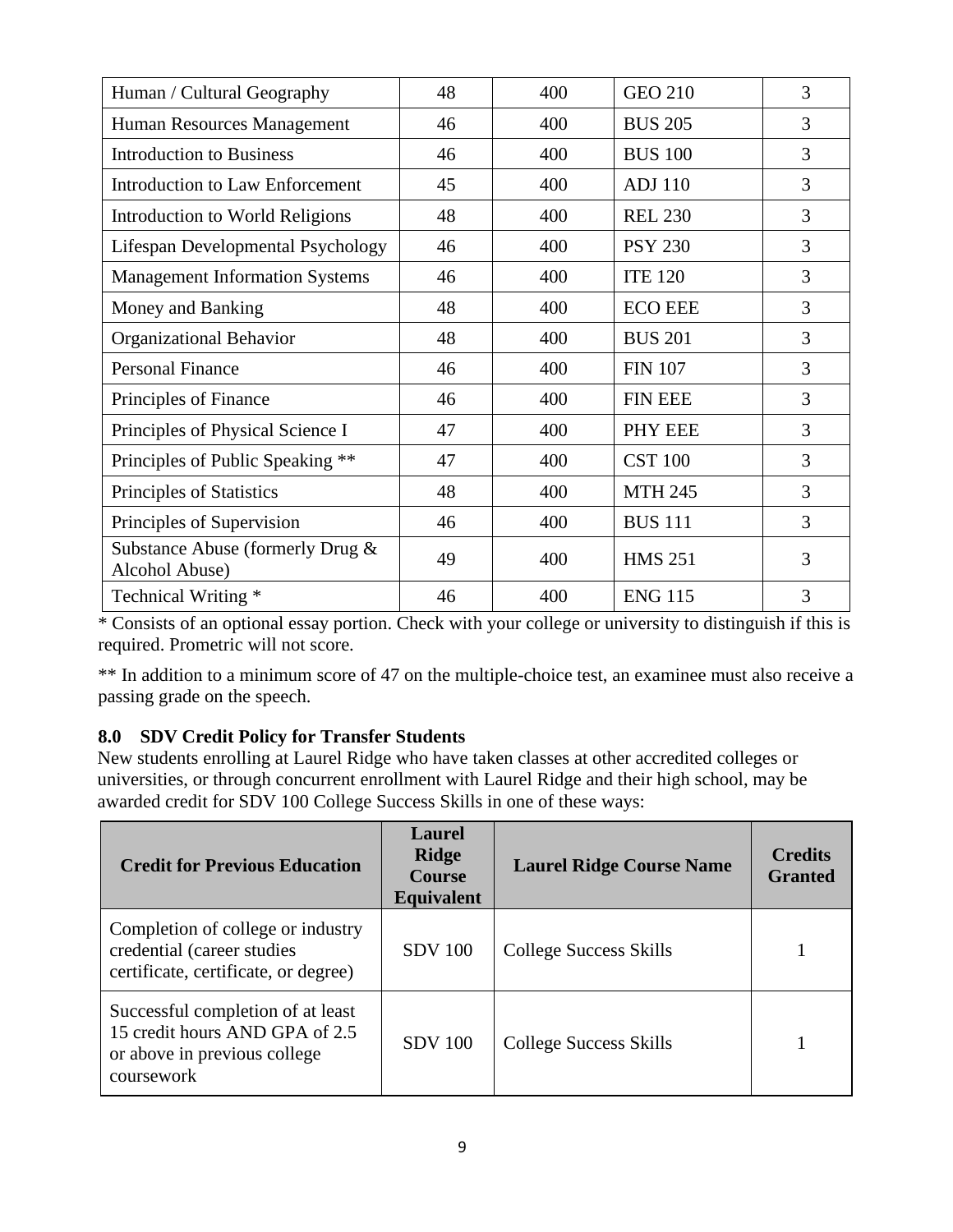The SDV 100 credit for prior academic work/experience, if awarded, will count towards the credit total required for degree completion. For filing and posting purposes, a grade of OT (other transfer) will be recorded on the student's transcript.

## <span id="page-12-0"></span>**9.0 Military Training**

Laurel Ridge has been recognized as a 2022-2023 Military Friendly ® School and is proud to offer assistance to military students and veterans from all military branches. Please visit Laurel Ridge's [Military and Veterans Services](https://lfcc.edu/military-and-veterans-services/) page for more information.

Virginia's Community Colleges are proud to offer military students and veterans the Credits2Careers (C2C) portal that allows students to upload their Joint Services Transcript or Air Force Progress Report to assess what credits may be awarded. The Credits2Careers (C2C) Veterans Portal is a personalized virtual counseling tool that will allow military-connected users to instantly get an estimate of potential credits from your military education, experience, and training. The estimate serves as a recommendation of the possible courses one can earn credit for. The Laurel Ridge Records Office will perform a separate evaluation after all the required documents are provided to determine the student's actual course credit. Access the Credits2Careers Veterans portal at: [https://www.credits2careers.org](https://www.credits2careers.org/).

Joint Services Transcript (JST): Credit may be awarded for military experience and training in the Army, Navy, Marines, or Coast Guard if the credit is recommended by the ACE *Guide to the Evaluation of Educational Experiences in the Armed Services, found online at the ACE Military* [Guide.](https://www.acenet.edu/Programs-Services/Pages/Credit-Transcripts/Military-Guide-Online.aspx) To receive credit, students must log into the [Joint Services Transcript](https://jst.doded.mil/) site to request an official Joint Services Transcript (JST) be submitted to Laurel Ridge Community College. Transcripts will automatically be sent electronically to Laurel Ridge and will be evaluated by the Records Office.

Community College of the Air Force (CCAF) Transcript: For military service in the Air Force, Laurel Ridge evaluates the student's Community College of the Air Force (CCAF) transcript in the same way as transfer credits are evaluated from other colleges and universities. Students may request their CCAF transcript at the [Community College of the Air Force](https://www.airuniversity.af.edu/Barnes/CCAF) website.

## **10.0 Credit through Certifications or Licensure**

To request transfer credits for a certification or licensure listed below, students should send a copy of the certificate or license to [records@lfcc.edu.](mailto:records@lfcc.edu) Students should include their student ID number in the email.

To request transfer credits for a certification not listed below, students may submit a [REQUEST FOR](https://lfcc.edu/wp-content/uploads/2020/04/Credit-by-Licensure-or-Certification.pdf)  [CREDIT BY LICENSURE / CERTIFICATION](https://lfcc.edu/wp-content/uploads/2020/04/Credit-by-Licensure-or-Certification.pdf) form to [records@lfcc.edu](mailto:records@lfcc.edu) .

## <span id="page-12-1"></span>**10.1 CompTIA Certifications and other Technology Certifications**

Laurel Ridge awards transfer credit to those who have successfully completed the following exams within two (2) years of receiving course credit equivalent:

| <b>Industry Certification</b>     | <b>Laurel Ridge</b><br><b>Course</b><br><b>Equivalent</b> | <b>Laurel Ridge Course Name</b>                   | <b>Credits</b><br><b>Granted</b> |
|-----------------------------------|-----------------------------------------------------------|---------------------------------------------------|----------------------------------|
| CompTIA Network+                  | ITN 100 <sup>*</sup>                                      | Introduction to<br>Telecommunications             | 3                                |
| CompTIA $A+$ Certification Core 2 | <b>ITN 106</b>                                            | Microcomputer Operating<br><b>Systems</b>         | 3                                |
| CompTIA A+ Certification Core 1   | <b>ITN 107</b>                                            | Personal Computer Hardware<br>and Troubleshooting | 3                                |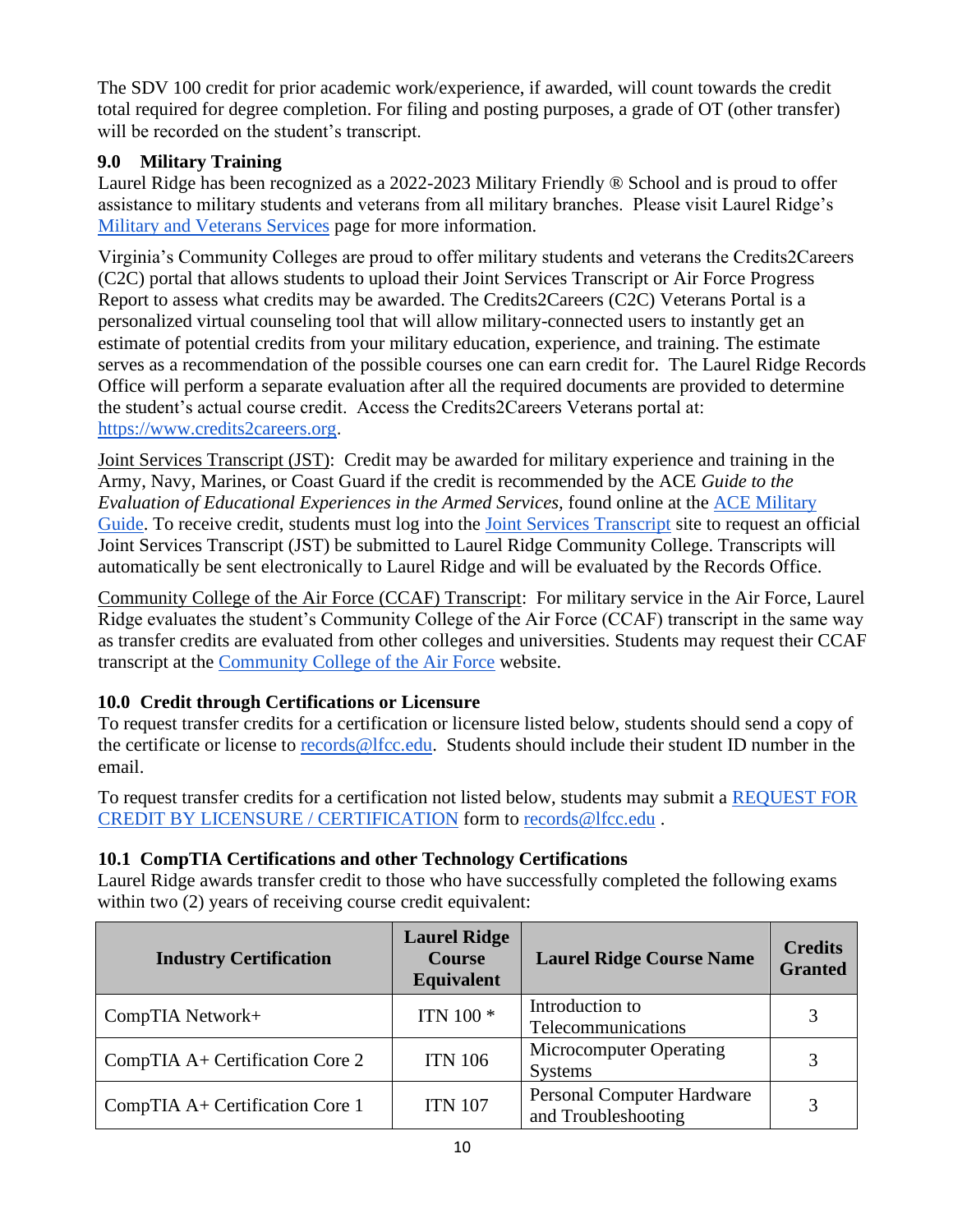| CompTIA Security+                                                                             | ITN 260 $*$                    | <b>Network Security Basics</b>                            | 3 |
|-----------------------------------------------------------------------------------------------|--------------------------------|-----------------------------------------------------------|---|
| Comp TIA Linux+                                                                               | ITN 170 <sup>*</sup>           | Linux Operating System                                    | 3 |
| Amazon.com Web Services (AWS)<br><b>Certified Cloud Practitioner</b>                          | <b>ITN 257</b>                 | Cloud Computing:<br><b>Infrastructure and Services</b>    | 3 |
| CIW Web Design Specialist                                                                     | <b>ITD 110</b>                 | Web Page Design I                                         | 3 |
| Microsoft Technology Associate -<br><b>Database Fundamentals</b>                              | <b>ITD 130</b>                 | Database Fundamentals                                     | 3 |
| Oracle Java SE Certification or<br>Microsoft Technology Associate -<br>Programming Using Java | ITP $120$ or<br><b>CSC 222</b> | JAVA Programming, I<br><b>Object Oriented Programming</b> | 4 |

\*Due to ABET and CAE-CD requirements, credit for prior learning may not be awarded for ITN 100, ITN 170, and ITN 260.

|  |  |  |  |  | <b>10.2 Council for Professional Recognition Certifications</b> |
|--|--|--|--|--|-----------------------------------------------------------------|
|--|--|--|--|--|-----------------------------------------------------------------|

| <b>Industry Certification</b>                                         | <b>Laurel Ridge</b><br><b>Course</b><br>Equivalent | <b>Laurel Ridge Course Name</b>    | <b>Credits</b><br><b>Granted</b> |
|-----------------------------------------------------------------------|----------------------------------------------------|------------------------------------|----------------------------------|
| <b>Council for Professional</b><br><b>Recognition: Infant Toddler</b> | <b>CHD</b> 166 or<br><b>EDU 235</b>                | <b>Infant and Toddler Programs</b> | 3                                |
| <b>Council for Professional</b>                                       | CHD 120 or                                         | Introduction to Early              | 3                                |
| Recognition: Preschool                                                | <b>EDU 235</b>                                     | <b>Childhood Education</b>         |                                  |
| <b>Council for Professional</b>                                       | CHD 120 or                                         | Introduction to Early              | 3                                |
| <b>Recognition: Preschool Renewal</b>                                 | <b>EDU 235</b>                                     | <b>Childhood Education</b>         |                                  |

## **Virginia Department of Social Services**

| <b>Industry Certification</b>                                                                                    | <b>Laurel Ridge</b><br><b>Course</b><br>Equivalent | <b>Laurel Ridge Course Name</b>                     | <b>Credits</b><br><b>Granted</b> |
|------------------------------------------------------------------------------------------------------------------|----------------------------------------------------|-----------------------------------------------------|----------------------------------|
| Virginia Department of Social<br>Services: Infant/Toddler<br>Endorsement                                         | <b>CHD 166</b>                                     | Infant and Toddler Programs                         | 3                                |
| Virginia Department of Social<br>Services: Preschool Endorsement                                                 | <b>CHD 120</b>                                     | Introduction to Early<br><b>Childhood Education</b> | 3                                |
| Virginia Department of Social<br>Services: Early Childhood<br><b>Endorsement I - Creativity Series</b><br>(ECEI) | <b>CHD 145</b>                                     | Teaching Art, Music &<br>Movement to Children       | 3                                |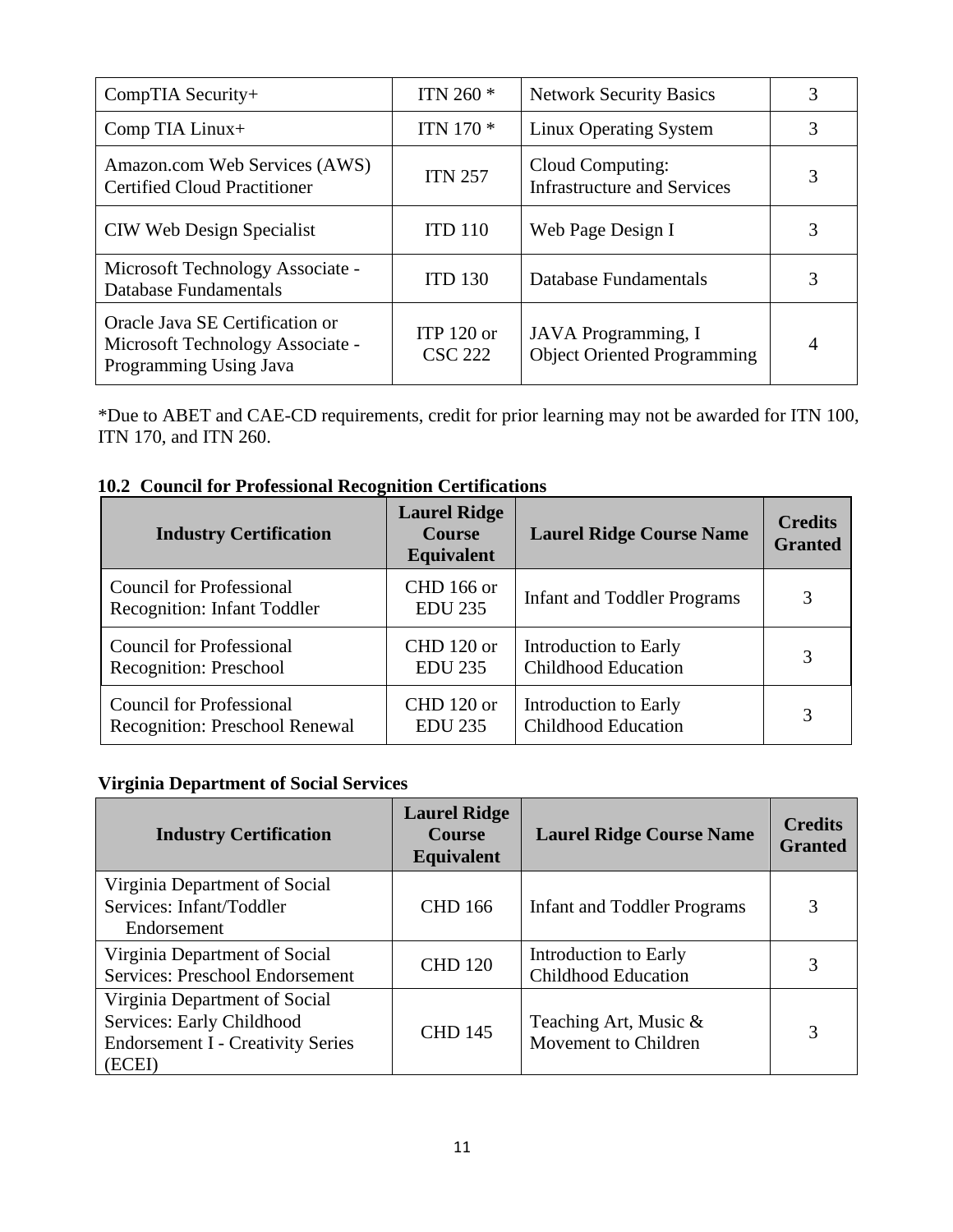#### <span id="page-14-0"></span>**10.3 Pearson VUE Certifications**

Laurel Ridge awards transfer credit to those who have successfully completed the following exams within five (5) years of receiving course credit equivalent:

| <b>Industry Certification</b>                                        | <b>Laurel Ridge</b><br><b>Course</b><br><b>Equivalent</b> | <b>Laurel Ridge Course Name</b>           | <b>Credits</b><br><b>Granted</b> |
|----------------------------------------------------------------------|-----------------------------------------------------------|-------------------------------------------|----------------------------------|
| <b>Pearson VUE Certified Wireless</b><br>Network Professional (CWNP) | <b>ITN 124</b>                                            | <b>Wireless Network</b><br>Administration |                                  |

## <span id="page-14-1"></span>**10.4 American Academy of Professional Coders (AAPC)**

Students who possess a current COC or CIC coding certification and provide documentation of either/ both certification(s) will be awarded credit for HIM 250 and HIM 255.

| <b>Industry Certification</b>                                                         | <b>Laurel Ridge</b><br><b>Course</b><br>Equivalent | <b>Laurel Ridge Course Name</b>   | <b>Credits</b><br><b>Granted</b> |
|---------------------------------------------------------------------------------------|----------------------------------------------------|-----------------------------------|----------------------------------|
| American Academy of Professional                                                      | <b>HIM 250</b>                                     | <b>Health Data Classification</b> | 4                                |
| <b>Coders: Certified Outpatient Coder</b><br>(COC)                                    |                                                    | Systems I                         |                                  |
|                                                                                       | <b>HIM 255</b>                                     | <b>Health Data Classification</b> | $\overline{2}$                   |
|                                                                                       |                                                    | Systems II: CPT                   |                                  |
| American Academy of Professional<br><b>Coders: Certified Inpatient Coder</b><br>(CIC) | <b>HIM 250</b>                                     | <b>Health Data Classification</b> | 4                                |
|                                                                                       |                                                    | Systems I                         |                                  |
|                                                                                       | <b>HIM 255</b>                                     | <b>Health Data Classification</b> |                                  |
|                                                                                       |                                                    | Systems II: CPT                   |                                  |

## <span id="page-14-2"></span>**10.5 American Health Information Management Association (AHIMA)**

Students who possess a current CCS or CCA Certification and provide documentation of either/both certification(s) will be awarded credit for HIM 250 and HIM 255. The CCS certification must have been attained with use of ICD-10-CM/PCS or through re-credentialing. If CCS was attained using ICD-10-CM and professional development courses for ICD-10-CM/PCS, then a challenge exam with a score of 85% or higher will be required.

| <b>Industry Certification</b>                     | <b>Laurel Ridge</b><br><b>Course</b><br><b>Equivalent</b> | <b>Laurel Ridge Course Name</b>                      | <b>Credits</b><br><b>Granted</b> |
|---------------------------------------------------|-----------------------------------------------------------|------------------------------------------------------|----------------------------------|
| <b>AHIMA Certified Coding Specialist</b><br>(CCS) | <b>HIM 250</b>                                            | <b>Health Data Classification</b><br>Systems I       | 4                                |
|                                                   | <b>HIM 255</b>                                            | <b>Health Data Classification</b><br>Systems II: CPT | $\overline{2}$                   |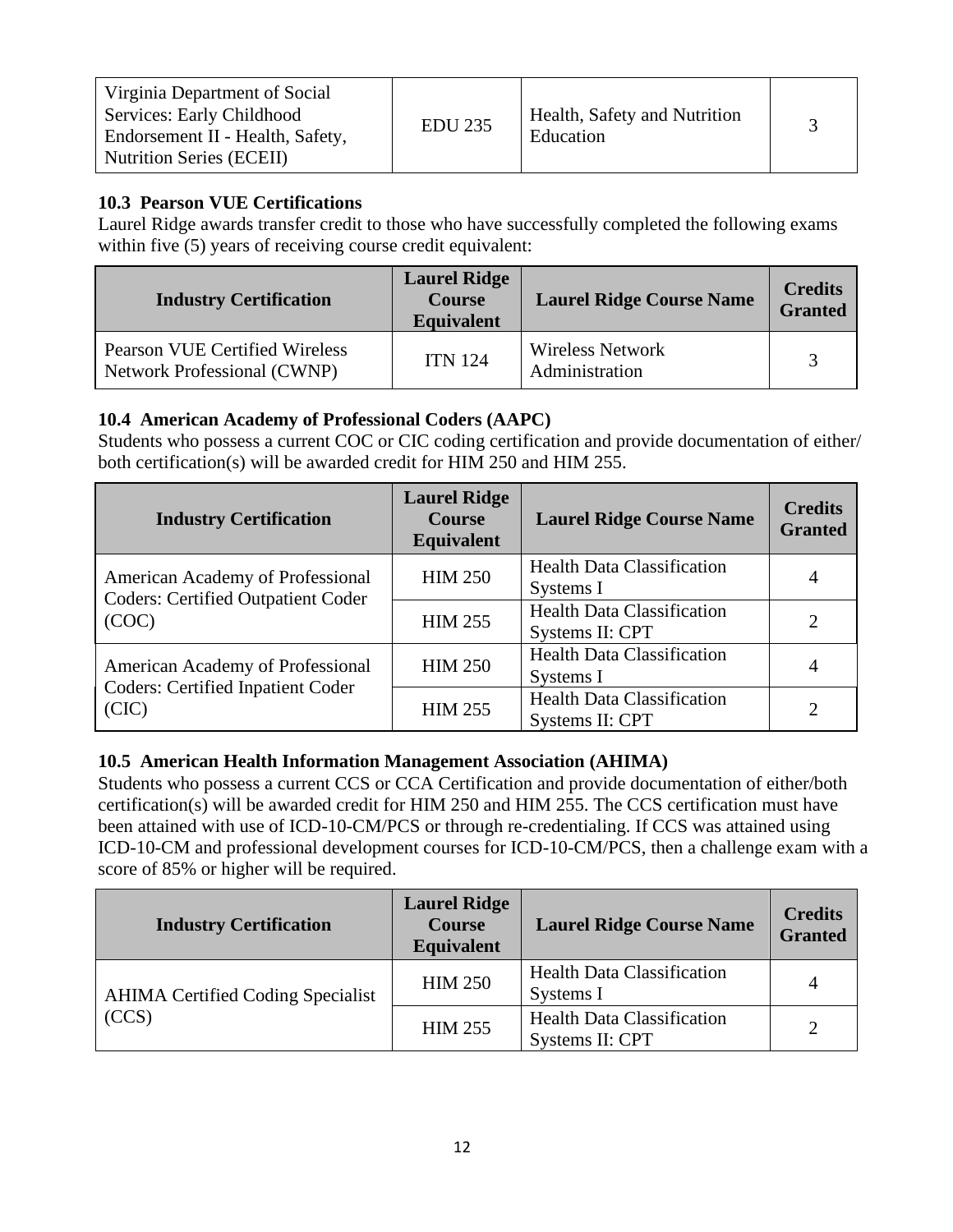| <b>AHIMA Certified Coding Associate</b> | <b>HIM 250</b> | <b>Health Data Classification</b><br>Systems I       |  |
|-----------------------------------------|----------------|------------------------------------------------------|--|
| (CCA)                                   | <b>HIM 255</b> | <b>Health Data Classification</b><br>Systems II: CPT |  |

#### <span id="page-15-0"></span>**10.6 Certified Pharmacy Technician**

Students who possess a current (within the last three years) pharmacy technical certification will receive transfer credit.

| <b>Industry Certification</b>                                                                         | <b>Laurel Ridge</b><br><b>Course</b><br><b>Equivalent</b> | <b>Laurel Ridge Course Name</b>                          | <b>Credits</b><br><b>Granted</b> |
|-------------------------------------------------------------------------------------------------------|-----------------------------------------------------------|----------------------------------------------------------|----------------------------------|
| National HealthCareer Association<br>(NHA) : Pharmacy Technician<br>Certification (CPhT)              | <b>HIM 260</b>                                            | Pharmacology for Health<br><b>Information Technology</b> |                                  |
| <b>Pharmacy Technician Certification</b><br>Board (PTCB): Pharmacy<br>Technician Certification (CPhT) | <b>HIM 260</b>                                            | Pharmacology for Health<br><b>Information Technology</b> |                                  |

#### <span id="page-15-1"></span>**10.7 Nurse Aide Certifications**

Students who meet one of the following criteria will receive credit upon providing the required documentation:

| <b>Industry Certification</b>                                                                                                          | <b>Laurel Ridge</b><br><b>Course</b><br><b>Equivalent</b> | <b>Laurel Ridge Course Name</b> | <b>Credits</b><br><b>Granted</b> |
|----------------------------------------------------------------------------------------------------------------------------------------|-----------------------------------------------------------|---------------------------------|----------------------------------|
| Current Virginia Board of Nursing:<br>Nurse Aide certification                                                                         | <b>NUR 27</b>                                             | Nurse Aide Program              | 5                                |
| Successful completion of a Virginia<br>Board of Nursing approved nurse<br>aide educational program within the<br>past 2 years          | <b>NUR 27</b>                                             | Nurse Aide Program              | 5                                |
| Successful completion of a DMAS<br>approved PCA training program<br>within the past 2 years                                            | <b>NUR 27</b>                                             | Nurse Aide Program              | 5                                |
| CNAs currently licensed in Virginia,<br>who are admitted to Laurel Ridge's<br>Career Studies Certificate in Patient<br>Care Technician | <b>NUR 27</b>                                             | Nurse Aide Program              | 5                                |

## <span id="page-15-2"></span>**10.8 Healthcare Provider Level CPR Certification**

Students may receive HLT 105 credit for current Healthcare Provider level CPR certification, such as the American Red Cross or the American Heart Association Basic Life Support for Healthcare Providers certification. Heartsaver, layperson, or Hands-only CPR certifications will not be accepted. To be considered, certification training must include an instructor-led classroom skill session. (CPR certifications earned online without in-person demonstrated skill proficiency by a certified instructor is not acceptable for transfer credit.) Students must present their signed, current certification card to the Records Office at their primary campus.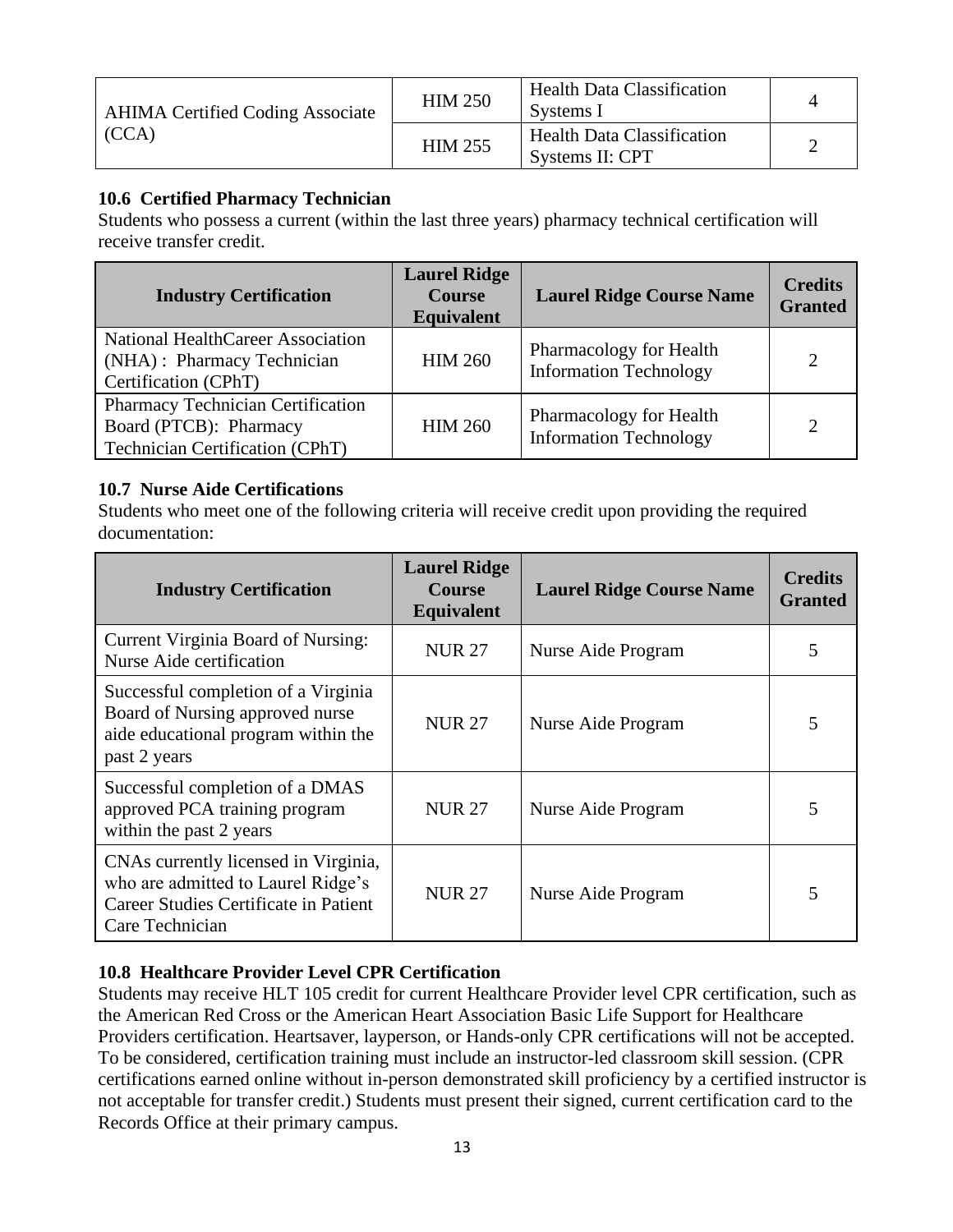#### <span id="page-16-0"></span>**10.9 Licensed Practical Nurse (LPN)**

LPNs licensed to practice in the Commonwealth of Virginia admitted to the Laurel Ridge Associate of Applied Science (AAS) in Nursing Advanced Placement Option for LPNs who successfully complete NSG 115: Healthcare Concepts for Transition (5 cr.) with a grade of "C" or better, will receive 11 transfer credits and 125 clinical hours, as well as 5 required credits through substitution. NSG 115 is designed to transition the LPN to the AAS nursing program and bridge into the second year of the program.

| <b>Industry Certification</b>      | <b>Laurel Ridge</b><br><b>Course</b><br><b>Equivalent</b> | <b>Laurel Ridge Course Name</b>             | <b>Credits</b><br><b>Granted</b> |  |
|------------------------------------|-----------------------------------------------------------|---------------------------------------------|----------------------------------|--|
| Current Virginia Board of Nursing: | <b>NSG 106</b>                                            | <b>Competencies for Nursing</b><br>Practice | $\overline{2}$                   |  |
|                                    | <b>NSG 152</b>                                            | <b>Health Care Participant</b>              | 3                                |  |
|                                    | <b>NSG 170</b>                                            | <b>Health/Illness Concepts</b>              | 6                                |  |
| <b>Licensed Practical Nurse</b>    | Substitute the following for NSG 115:                     |                                             |                                  |  |
|                                    | <b>NSG 100</b>                                            | Introduction to Nursing<br>Concepts         | 4                                |  |
|                                    | <b>NSG 130</b>                                            | <b>Professional Nursing</b><br>Concepts     |                                  |  |

#### <span id="page-16-1"></span>**10.10 Medication Aide Certification**

Students who meet one of the following criteria will receive transfer credit upon providing the required documentation:

| <b>Industry Certification</b>                                                           | <b>Laurel Ridge</b><br><b>Course</b><br><b>Equivalent</b> | <b>Laurel Ridge Course Name</b>              | <b>Credits</b><br><b>Granted</b> |
|-----------------------------------------------------------------------------------------|-----------------------------------------------------------|----------------------------------------------|----------------------------------|
| Current Virginia Board of Nursing:<br><b>Medication Aide Certification</b>              | <b>HCT 115</b>                                            | <b>Medication Administration</b><br>Training | 3                                |
| Completion of the Laurel Ridge<br><b>Workforce Solutions Medication</b><br>Aide program | <b>HCT 115</b>                                            | <b>Medication Administration</b><br>Training | 3                                |

## <span id="page-16-2"></span>**10.11 EMT-Paramedic Certification:**

Students must submit a copy of their current Healthcare provider CPR card and current EMT-Paramedic with their EMS application. Students admitted to the EMS program will be awarded credit as outlined below.

| <b>Laurel Ridge Course #</b> | Laurel Ridge Course Name                  | <b>Credits</b> |
|------------------------------|-------------------------------------------|----------------|
| <b>EMS 100</b>               | <b>CPR</b> for Healthcare Providers       |                |
| <b>EMS</b> 111               | <b>Emergency Medical Technician Basic</b> | −              |
| <b>EMS</b> 120               | <b>EMT-Basic Clinical</b>                 |                |
| <b>EMS</b> 121               | <b>ALS</b> Foundations                    |                |
| <b>EMS</b> 123               | <b>EMS</b> Clinical Preparation (Lab)     |                |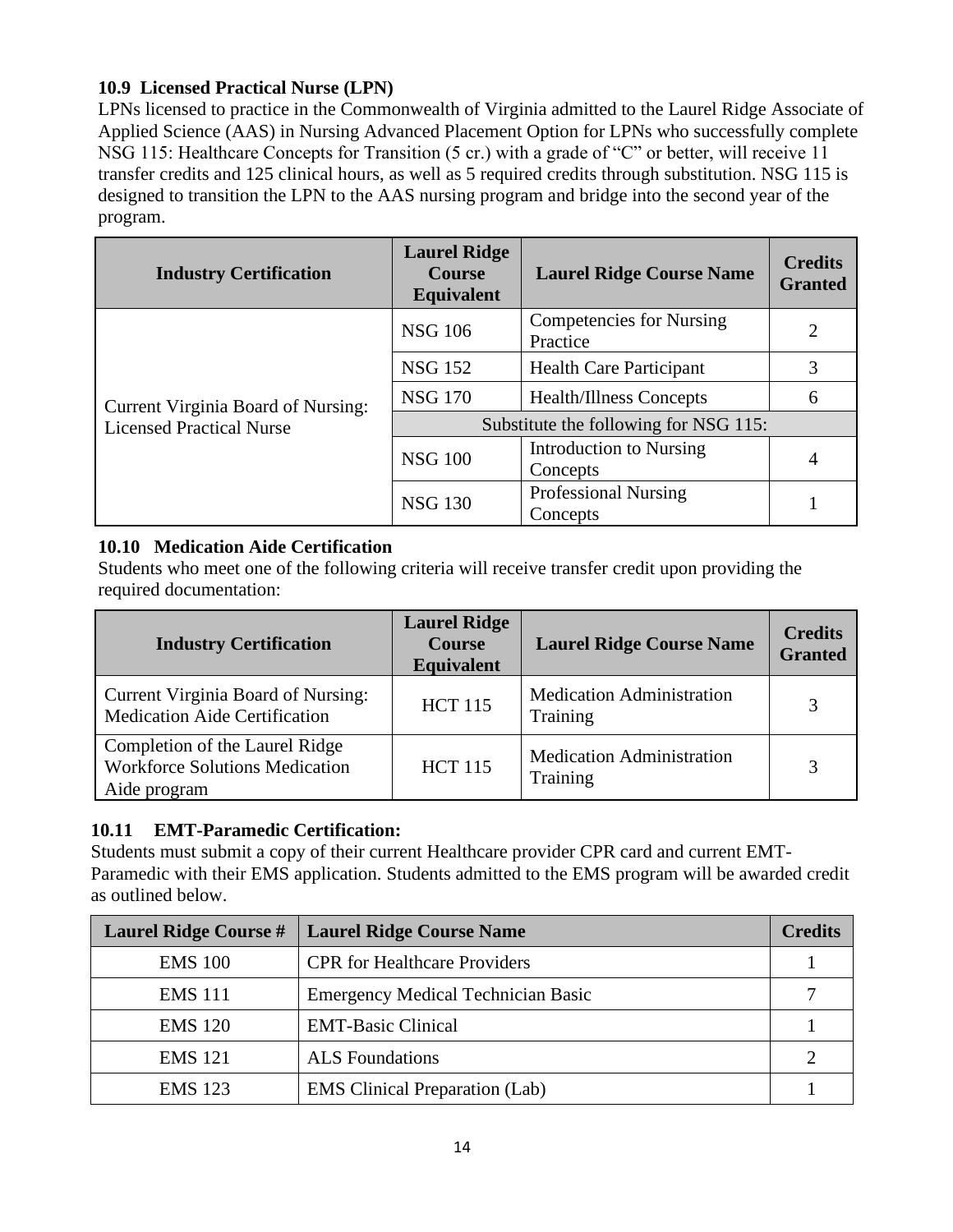| <b>EMS 125</b> | <b>Basic Pharmacology</b>                    | $\mathbf{1}$   |
|----------------|----------------------------------------------|----------------|
| <b>EMS 126</b> | <b>Basic Pharmacology Lab</b>                | $\mathbf{1}$   |
| <b>EMS 127</b> | Airway Shock & Resuscitation                 | 1              |
| <b>EMS 128</b> | Airway, Shock and Resuscitation Lab          | $\mathbf{1}$   |
| <b>EMS 135</b> | <b>Emergency Medical Care</b>                | $\overline{2}$ |
| <b>EMS 136</b> | <b>Emergency Medical Care Lab</b>            | $\mathbf{1}$   |
| <b>EMS 137</b> | <b>Advanced Trauma Care</b>                  | 1              |
| <b>EMS 138</b> | <b>Advanced Trauma Care Lab</b>              | $\mathbf{1}$   |
| <b>EMS 139</b> | <b>Advanced Care for Special Populations</b> | 1              |
| <b>EMS 140</b> | Advanced Care for Special Populations Lab    | $\mathbf{1}$   |
| <b>EMS 141</b> | Cardiovascular Care                          | $\overline{2}$ |
| <b>EMS 142</b> | Cardiovascular Care Lab                      | $\mathbf{1}$   |
| <b>EMS 175</b> | Paramedic Clinical Experience I              | $\overline{2}$ |
| <b>EMS 202</b> | Paramedic Pharmacology                       | $\overline{2}$ |
| <b>EMS 203</b> | <b>Advanced Patient Care</b>                 | $\overline{2}$ |
| <b>EMS 204</b> | <b>Advanced Patient Care Lab</b>             | $\overline{2}$ |
| <b>EMS 206</b> | Pathophysiology for Health Professions       | 3              |
| <b>EMS 247</b> | Paramedic Clinical Field Experience II       | $\mathbf{1}$   |
| <b>EMS 248</b> | Comprehensive Field Experience               | $\overline{2}$ |
| <b>EMS 165</b> | <b>Advanced Cardiac Life Support</b>         | $\mathbf{1}$   |
| <b>EMS 163</b> | Prehospital Trauma Life Support              | $\mathbf{1}$   |
| <b>EMS 167</b> | <b>Emergency Pediatric Care</b>              | $\mathbf{1}$   |
| <b>EMS 164</b> | <b>Advanced Medical Life Support</b>         | 1              |
| <b>EMS 216</b> | <b>Paramedic Review</b>                      | $\mathbf{1}$   |
| <b>EMS 249</b> | Paramedic Capstone Internship                | $\overline{2}$ |

#### <span id="page-17-0"></span>**10.12 Emergency Medical Technician (EMT)**

Students must submit a copy of their current Healthcare provider CPR card and EMT certification card with their EMS application. Students admitted to an EMS program will be awarded credit as outlined below.

| <b>Industry Certification</b> | <b>Laurel Ridge</b><br><b>Course</b><br><b>Equivalent</b> | <b>Laurel Ridge Course Name</b>                       | <b>Credits</b><br><b>Granted</b> |
|-------------------------------|-----------------------------------------------------------|-------------------------------------------------------|----------------------------------|
| <b>EMT</b> Certification      | EMS 100 or<br><b>HLT</b> 105                              | <b>CPR</b> for Healthcare<br>Providers, or equivalent |                                  |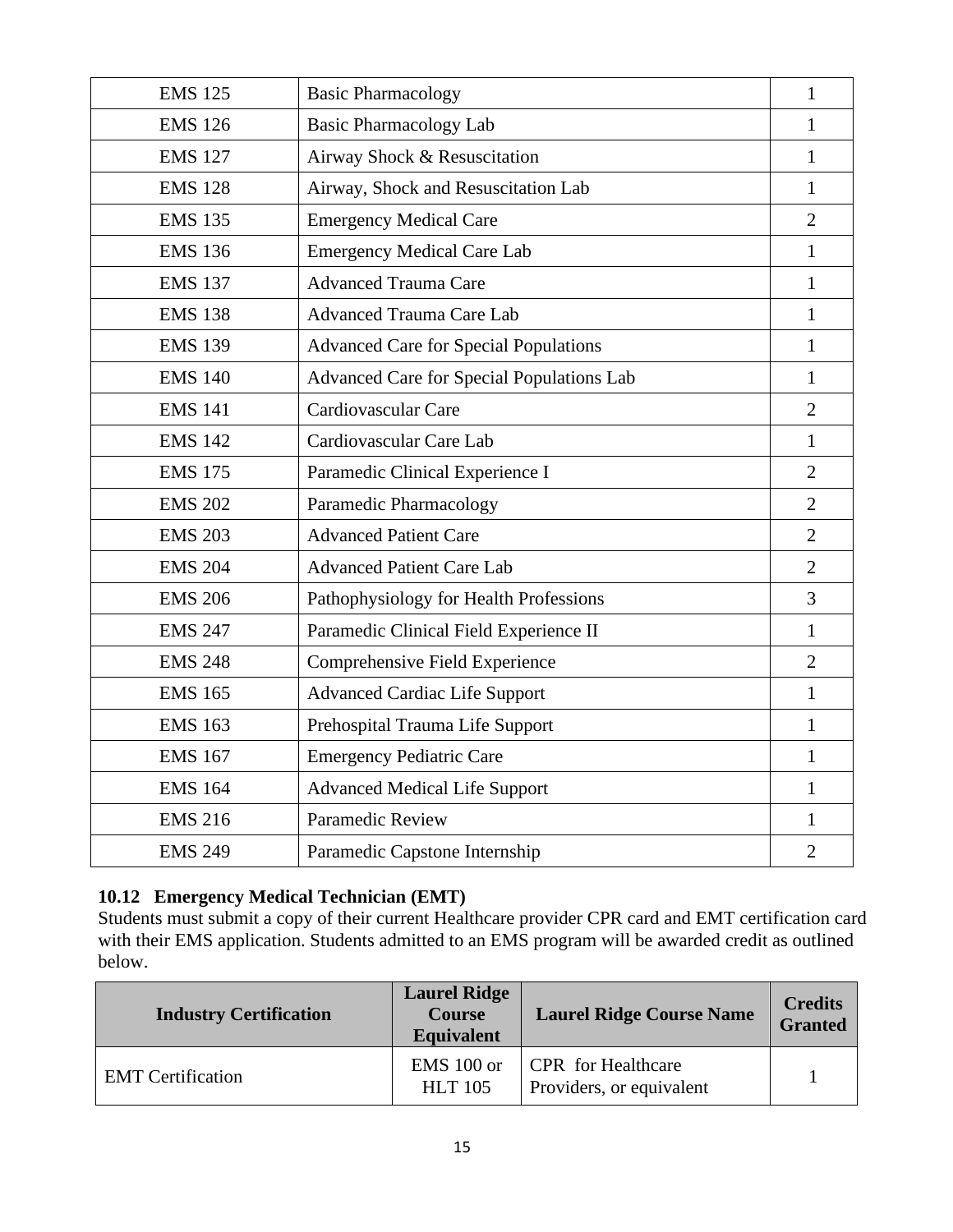| <b>EMS</b> 111 | <b>Emergency Medical</b><br>Technician            |  |
|----------------|---------------------------------------------------|--|
| <b>EMS 120</b> | <b>Emergency Medical</b><br>Technician - Clinical |  |

**Advanced EMT Certification:** Students must submit a copy of their current Healthcare provider CPR card and AEMT certification with their EMS application. To be awarded EMS 100, 111 and 120, students must also present their current EMT certification card. Students admitted to an EMS program will be awarded credit as outlined below.

| <b>Industry Certification</b>     | <b>Laurel Ridge</b><br><b>Course</b><br><b>Equivalent</b> | <b>Laurel Ridge Course Name</b>               | <b>Credits</b><br><b>Granted</b> |
|-----------------------------------|-----------------------------------------------------------|-----------------------------------------------|----------------------------------|
|                                   | <b>EMS 121</b>                                            | <b>Preparatory Foundations</b>                | $\overline{2}$                   |
|                                   | EMS 123, or<br><b>EMS 170</b>                             | <b>Clinical Preparation</b><br>ALS Internship |                                  |
|                                   | <b>EMS 125</b>                                            | <b>Basic Pharmacology</b>                     |                                  |
| <b>Advanced EMT Certification</b> | <b>EMS 126</b>                                            | Basic Pharmacology Lab                        |                                  |
|                                   | <b>EMS 127</b>                                            | Airway, Shock &<br>Resuscitation              | $\mathbf{1}$                     |
|                                   | <b>EMS 128</b>                                            | Airway, Shock &<br><b>Resuscitation Lab</b>   | 1                                |
|                                   | <b>EMS 135</b>                                            | <b>Emergency Medical Care</b>                 | 2                                |
|                                   | <b>EMS 136</b>                                            | <b>Emergency Medical Care Lab</b>             |                                  |
|                                   | <b>EMS 137</b>                                            | Trauma Care                                   |                                  |
|                                   | <b>EMS 138</b>                                            | Trauma Care Lab                               |                                  |

**EMT-Intermediate Certification:** Students must submit a copy of their current Healthcare provider CPR card and EMT-Intermediate with their EMS application. Students admitted to an EMS program will be awarded credit as outlined below.

| <b>Industry Certification</b>         | <b>Laurel Ridge</b><br><b>Course</b><br>Equivalent | <b>Laurel Ridge Course Name</b> | <b>Credits</b><br><b>Granted</b> |
|---------------------------------------|----------------------------------------------------|---------------------------------|----------------------------------|
|                                       |                                                    | <b>CPR</b> for Healthcare       |                                  |
|                                       | EMS 100 or HLT                                     | Providers, or                   |                                  |
|                                       | 105                                                | Cardiopulmonary                 |                                  |
|                                       |                                                    | Resuscitation                   |                                  |
| <b>EMT</b> Intermediate Certification |                                                    | <b>Emergency Medical</b>        |                                  |
|                                       | <b>EMS</b> 111                                     | Technician                      | 7                                |
|                                       | <b>EMS</b> 120                                     | <b>Emergency Medical</b>        |                                  |
|                                       |                                                    | Technician - Clinical           |                                  |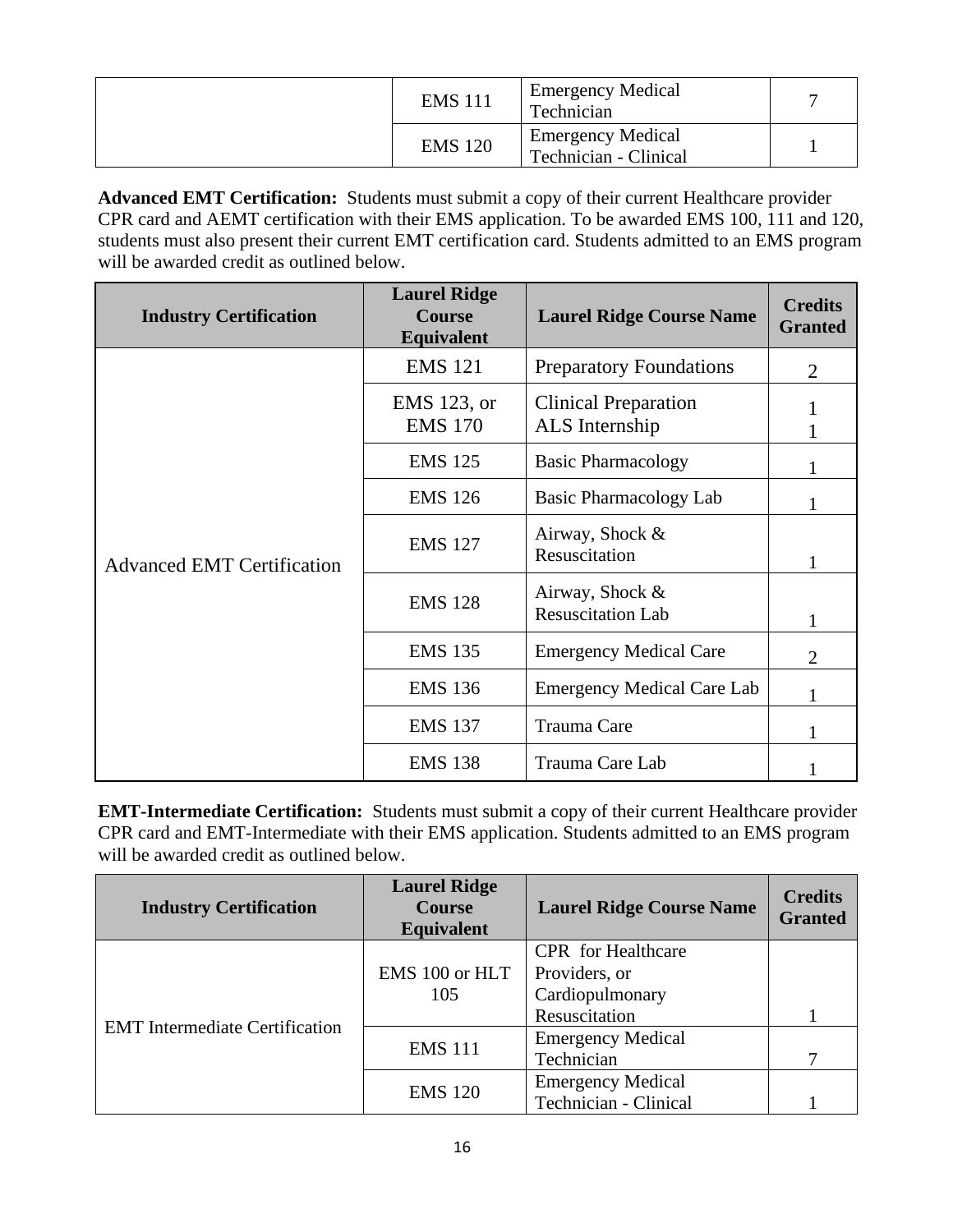| <b>EMS 121</b> | <b>Preparatory Foundations</b>              | $\overline{2}$ |
|----------------|---------------------------------------------|----------------|
| <b>EMS 123</b> | <b>Clinical Preparation</b>                 |                |
| <b>EMS 125</b> | <b>Basic Pharmacology</b>                   |                |
| <b>EMS 126</b> | Basic Pharmacology Lab                      |                |
| <b>EMS 127</b> | Airway, Shock &<br>Resuscitation            |                |
| <b>EMS 128</b> | Airway, Shock &<br><b>Resuscitation Lab</b> |                |
| <b>EMS 135</b> | <b>Emergency Medical Care</b>               | $\overline{2}$ |
| <b>EMS 136</b> | <b>Emergency Medical Care Lab</b>           |                |
| <b>EMS 137</b> | Trauma Care                                 |                |
| <b>EMS 138</b> | Trauma Care Lab                             |                |

#### <span id="page-19-0"></span>**10.13 National HealthCareer Association**

| <b>Industry Certification</b>                                                                       | <b>Laurel Ridge</b><br><b>Course</b><br>Equivalent | <b>Laurel Ridge Course Name</b>                 | <b>Credits</b><br><b>Granted</b> |
|-----------------------------------------------------------------------------------------------------|----------------------------------------------------|-------------------------------------------------|----------------------------------|
| National HealthCareer<br>Association (NHA): Certified<br>Phlebotomy Technician (CPT)                | <b>MDL EEE</b>                                     | Phlebotomy                                      | 2                                |
| National HealthCareer<br>Association (NHA):<br>Certified Medical Administrative<br>Assistant (CMAA) | <b>HIM 130</b>                                     | <b>Healthcare Information</b><br><b>Systems</b> | 3                                |

## <span id="page-19-1"></span>**11.0 Competency-Based Education (CBE):**

Laurel Ridge offers a competency-based structure in many courses. These courses have a modular design and allow students to complete challenge assessments to test-out of portions of the course. These courses are listed in the Student Information System (SIS) with a note indicating that "students will be given the opportunity to demonstrate prior knowledge before beginning new learning."

#### <span id="page-19-2"></span>**12.0 Workforce Solutions (WFS) and Credit Programs**

| <b>Industry Certification</b>   | <b>Laurel Ridge</b><br><b>Course</b><br><b>Equivalent</b> | <b>Laurel Ridge Course Name</b> | <b>Credits</b><br><b>Granted</b> |  |  |
|---------------------------------|-----------------------------------------------------------|---------------------------------|----------------------------------|--|--|
| <b>NCCER Core Certification</b> |                                                           |                                 |                                  |  |  |
| <b>NCCER Core</b>               | <b>SDV</b> 106                                            | Preparation for Employment      |                                  |  |  |

## **Competency Equivalent Table**